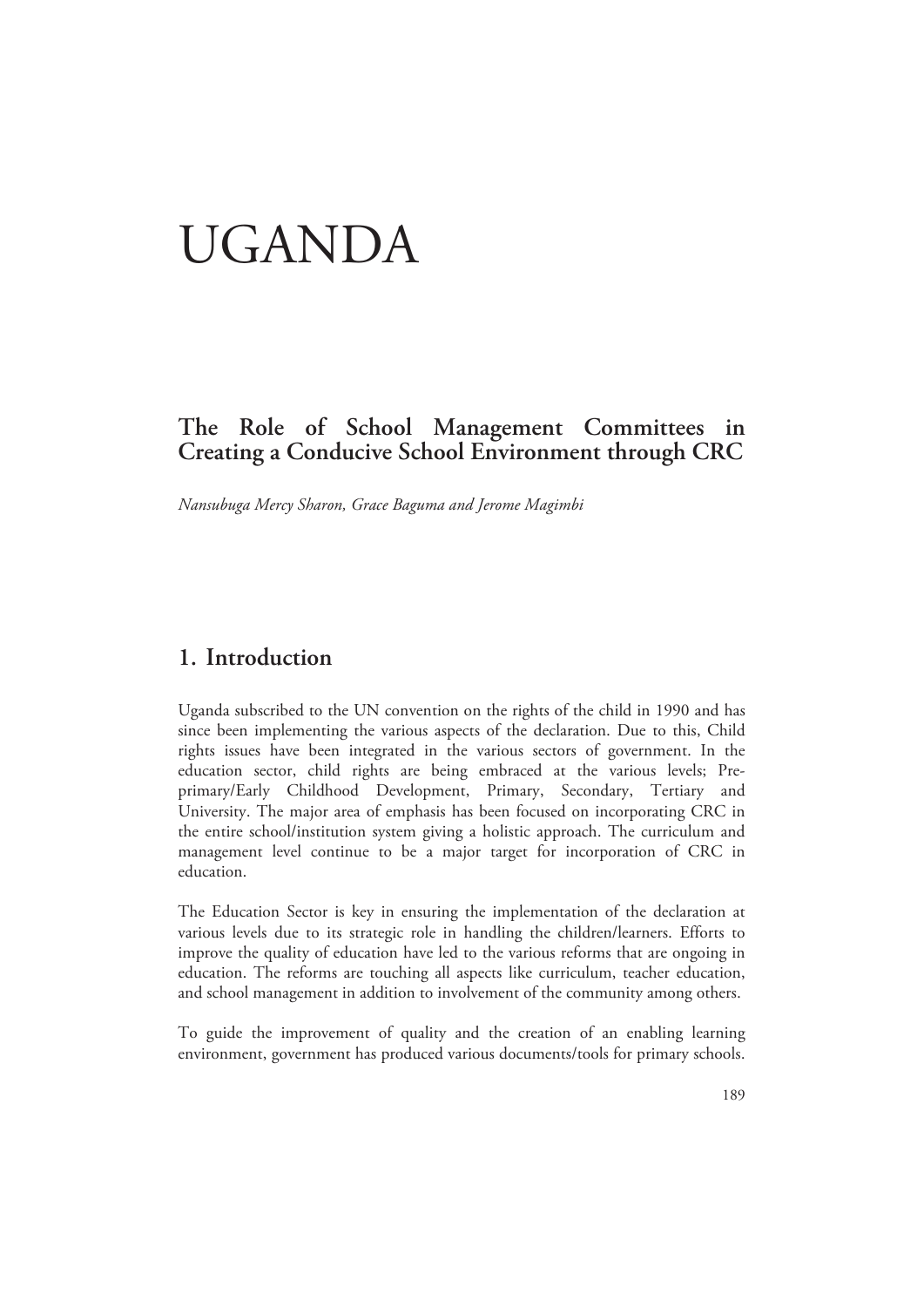The various documents/tools include; School Management Committee Handbook 2007, Safe School Environment Hand Book for Primary School Teachers 2010, Basic Requirements and Minimum Standards Indicators' for Education Institutions 2010, The Early Childhood Policy 2007, Creating a Gender Responsive Learning Environment among others. This project focused on School management committees as part of the reform process meant to improve the quality of primary education in Uganda.

The School Management committees derive their authority from the Education Management committees Amendment rules 2008. The School Management Committees are used at the primary school level to govern the school affairs. Different committees serving similar purposes operate for secondary and tertiary institutions (i.e. Board of Governors for secondary level). At the primary level, the management committees are formed by different representations as indicated below;

- The District Education Committee (this includes local Councils)
- The Parents.
- The Foundation body.
- Old boy/girl.
- The head teacher of the school, who is the secretary to the committee.

The School Management Committee works with parents, teachers, learners, the communities, foundation bodies and NGOs on behalf of government to ensure effective teaching and learning, effective staff welfare, child friendly environment and daily school governance. This project therefore seeks to establish that School Management Committee members carry out their roles and responsibilities to create a conducive learning environment for children so that they are able to learn effectively without any hindrances.

### **2. Frame of Reference**

Government of Uganda signed to the international convention on child rights as earlier mentioned. Together with its Development partners the government has committed resources and support into the promotion of child rights issues in education through the development of a number of regulations.

The laws and strategies that have been put in place by government to facilitate the implementation of the Child rights convention include: Children's Act 2008, The African Charter on rights and Welfare of the Child (1990), Child neglect policy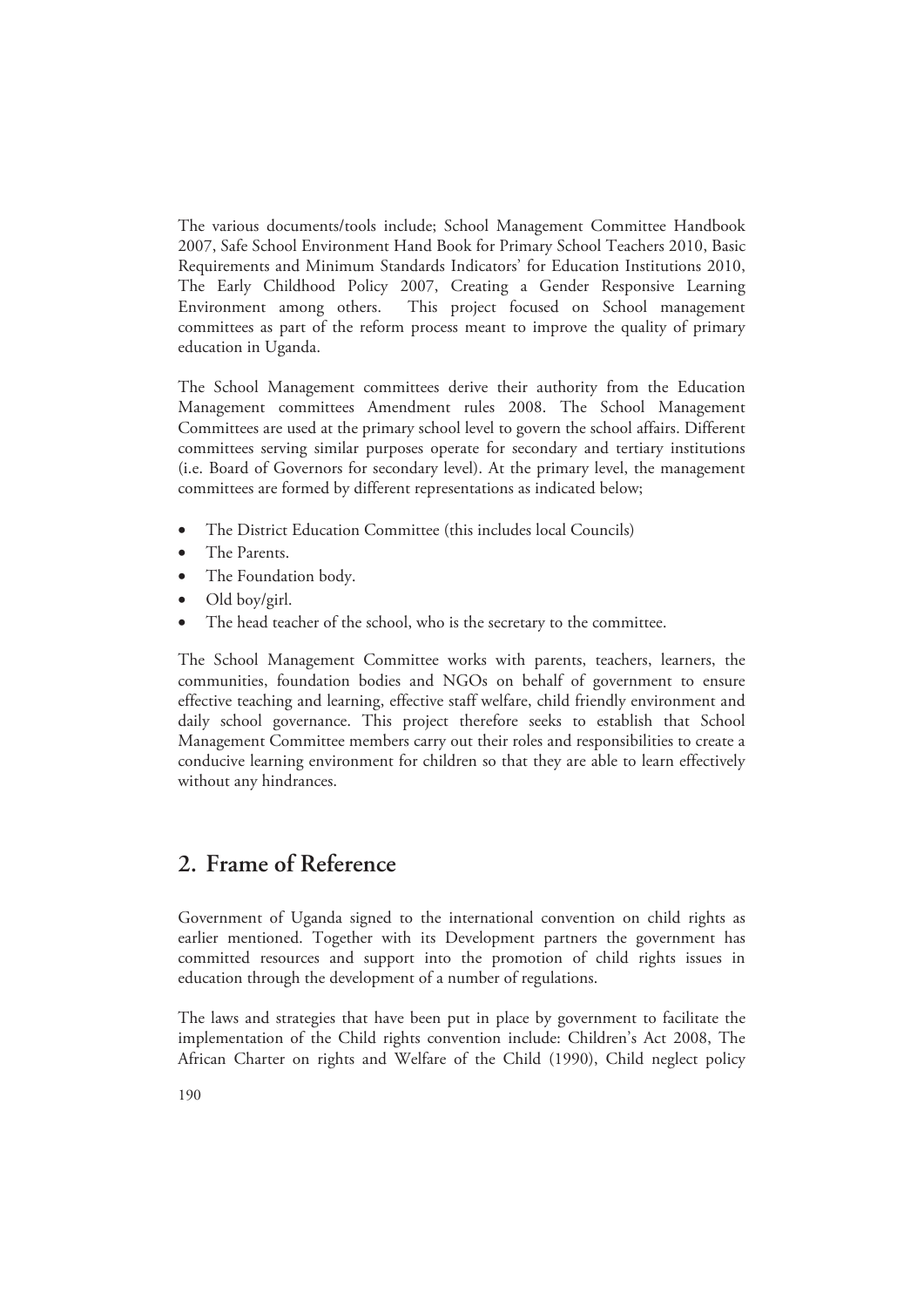(2008), Education Act 2008, the 1995 constitutions, Early Childhood Development 2008 policy, Orphans and Vulnerable Children Policy (2007), Child Labour Policy (1987) among others. All these Acts and Policies are aimed at protecting and upholding the best interest of the child and also to make the world a better place for them.

In order for the government of Uganda to provide a better learning environment for the child, the above mentioned Acts and polices have been operationalised. There has been purposive emphasis on strengthening school Management aimed at improving the quality of Education services, through the creation of governing bodies.

In Uganda, the School Management Committees were established through the Education Act of 2008. Their terms of reference range from compliance with relevant statutory instruments to having regular governing meeting, creating vision for the schools that is shared with other stakeholders to ensure proper financial management and ensuring that pupils have a conducive learning environment to reduce the dropout rate.

One of the key functions of the SMCs is supervision of school operations and reporting to parents and the wider community about the **Rights of Children**. This is quite important since it is related to working towards providing for the best interest of the child. SMCs have been put in place to guide the operations of the schools and to enhance their work with emphasis towards instituting child rights and in particular the 3 Ps, (Participation, Provision and Protection) in schools. Despite this expectation management Committees have taken their roles in schools as optional and not their obligation. In addition, their performance is not felt since they are actually dormant/non-functional committees. This is also seen through inspection reports carried out in schools which indicate that the SMCs are non-functional. This is further confirmed by a number of other monitoring and inspection reports carried out by various Departments of the Ministry of Education, especially the Education Planning Department where most of the reports published indicate that School Management Committees are not effective in performing their duties.

The above mentioned anomaly therefore calls for an intervention towards strengthening the SMCs to enable them perform their duties as expected. There is need to make them aware of the expectation of government, the community and also to train them on what it is they are expected to do as a management committee.

This project therefore seeks to sensitize and train the School Management Committees on the world wide expectations with regard to the rights of the child as detailed in Article 45 of the convention of which Uganda has subscribed.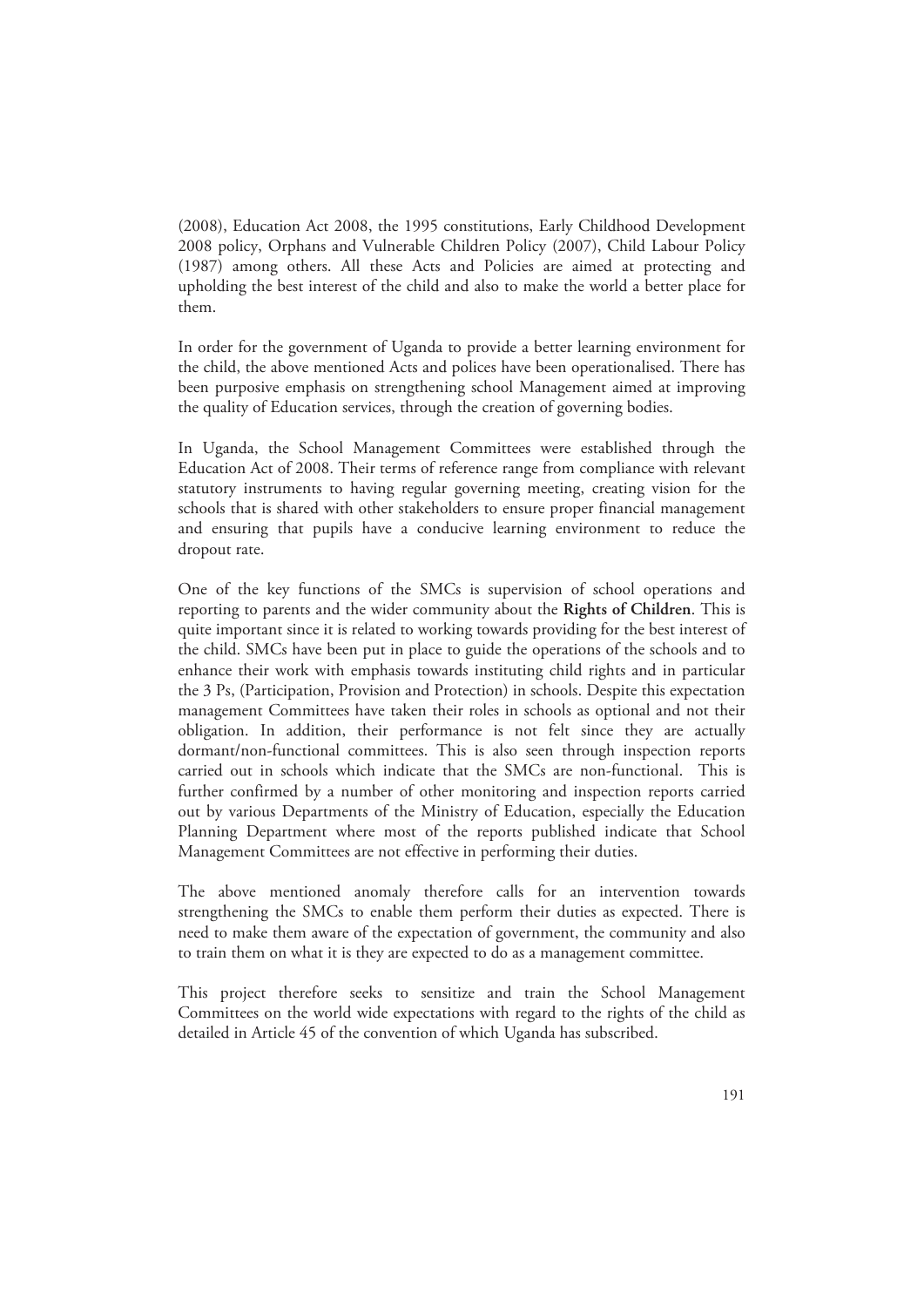### **2.1 Situation of CRC in Uganda Primary Schools**

Uganda introduced Universal Primary Education (UPE) in 1997aimed at creating access to all learners and reducing illiteracy level. This policy enabled children the right to Education. With increased access a number of gaps were also identified particularly the quality of education, which hinges on the curriculum, school infrastructure, management and community involvement. The policy created more of teacher centred methodologies which hindered the participation of learners.

To address some of the identified gaps such as low literacy and numeracy levels, absenteeism and low levels of achievement by learners in primary schools, Government set out a reform on Basic Education curriculum to provide quality education to learners. At the lower primary level, the thematic curriculum was introduced. This curriculum emphasizes the use of the child's familiar language as a medium of instruction, hence creating interest in schooling. Uganda has further embraced CRC through a number of Articles for example: Article 28Right to Education, Article 2 Non-Discrimination, Article 3, best interest of the child, Article 12 participation among others. These articles are aimed at ensuring that the child grows and develops holistically. In support of the above mentioned articles, Ministry of Education and Sports has developed one key document/tool to enable the implementation of children's rights; the Safe School Environment handbook for primary school teachers 2010.This handbook highlights the following; a) Safe school environment, b) Child protection in schools c) Child participation in schools, d) Responding to child rights violation, e) The roles of and responsibilities of a teacher in response to child rights violation, f) Child protection procedures in a whole school system.

To further operationalize the implementation of the aspects spelt out in the above mentioned handbook, some NGOs working in Uganda like; APPCAN, Save the children, Plan International, UNICEF, Compassion have given support. This has been done through sensitization of the stakeholders on their roles and responsibilities, provision of technical guidance, sanitary facilities, water, toilets and some basic needs to some orphans.

At the primary school level, all schools are required by law to operate with the guidance of SMCs, with their terms of Reference clearly specified in the School Management Committee rules and regulations. These rules and regulations specify the 3 Ps to ensure that the child is at the Centre. Majority of the schools are aware and have SMCs in place but as earlier mentioned they are not functional. Some of the reasons as to why they are not functional stem from non-exposure. They are also not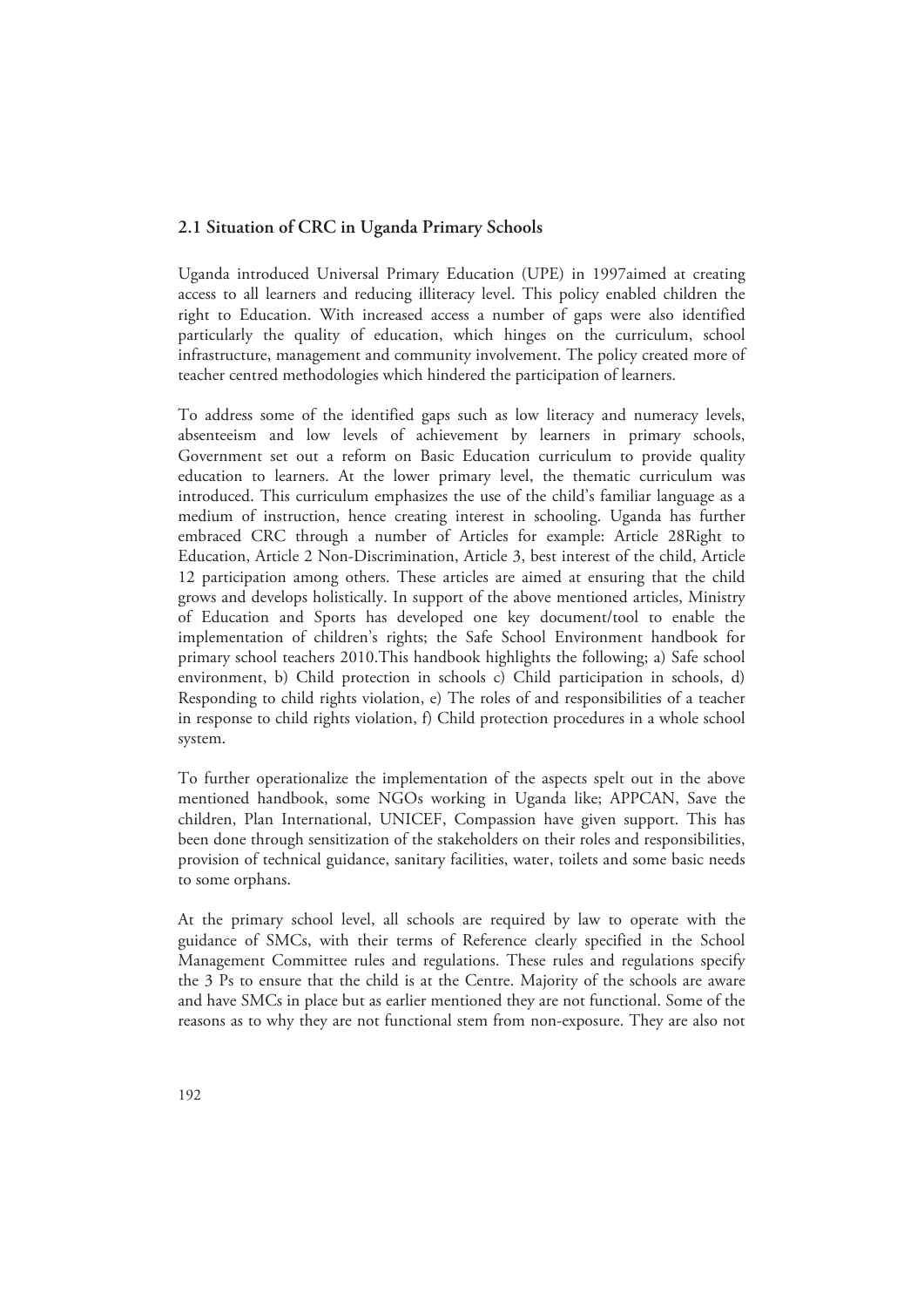inducted to their roles by the Education Authorities and as a result they don't perform their roles as required by law.

It is important that the SMCs understand and conceptualize their roles in order to work for the good of the child. This is specified in Article 3 which emphasizes the best interests of the child while Articles 19, 20, 32 -36 provide for the protection of the child.

The primary schools in Uganda are yet to achieve the expectations of the CRC convention in creating better learning environments. The school management committees are at the helm of this and need to be supported to achieve the desired goals by government. This change project was based on the 3Ps under CRC which emphasizes the aspects indicated below;-

### *Provision*

This involves provision of basic needs such as food, medical care, and sanitary facilities to the children, which are a major challenge in schools and homes in Uganda. The project aimed at enabling School Management Committee members in primary to ensure that all children are provided with the basic needs that enable them grow and develop holistically.

### *Participation*

It is common in many primary schools in Uganda that children do not participate fully in activities that concern them both at school and home. They are only guided to elect their leaders/prefect bodies. Therefore the project sought to enable children to fully participate in activities that concern them such as developing rules and regulations, electing their leaders, creating a talking compound, participating in school clubs, Community work, and open days, which create a sense of belonging and develops their self-esteem.

### *Protection*

Protection of the child is critical if we are to achieve in education. Most of the primary schools in Uganda are not fenced creating insecurity and lack of protection for the children. The project was set to enable School Management Committees to provide security and create a safe learning environment for the children at school and at home through sensitization of parents and the community. Some of the areas of protection that were expected to change through this project included the fencing of the schools, encouraging pupils to wear school uniforms, providing identification cards; encouraging children to be careful on the way to school and home.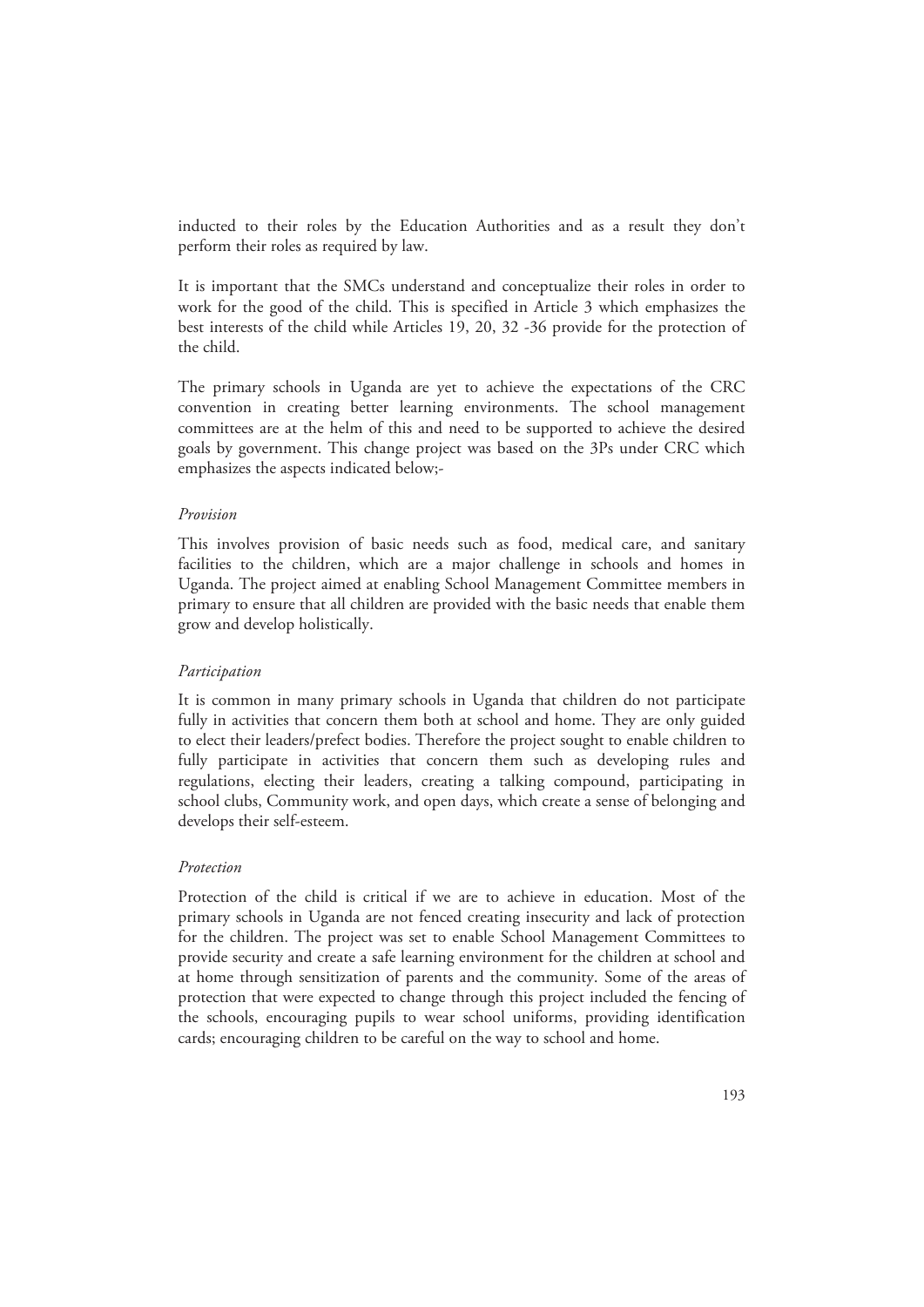### **3. Purpose**

The purpose of the project was to ensure that School Management Committees understand their roles in guiding and supporting the operations of the schools. The project anticipated that when SMCs understand their roles, they will create conducive learning environment for the child and thus promote child rights.

The project also aimed at changing the attitudes of the parents, the community and teachers on the perception of child rights. This enabled them to involve all the necessary stakeholders who appreciated the importance of having and upholding child rights issues.

Management of the school and its operations is the responsibility of the School Management Committee, who are charged with the following major responsibilities; supervision, monitoring and linkages with stakeholders. For them to operate effectively, they need to work with the following parameters shown in the diagram below;

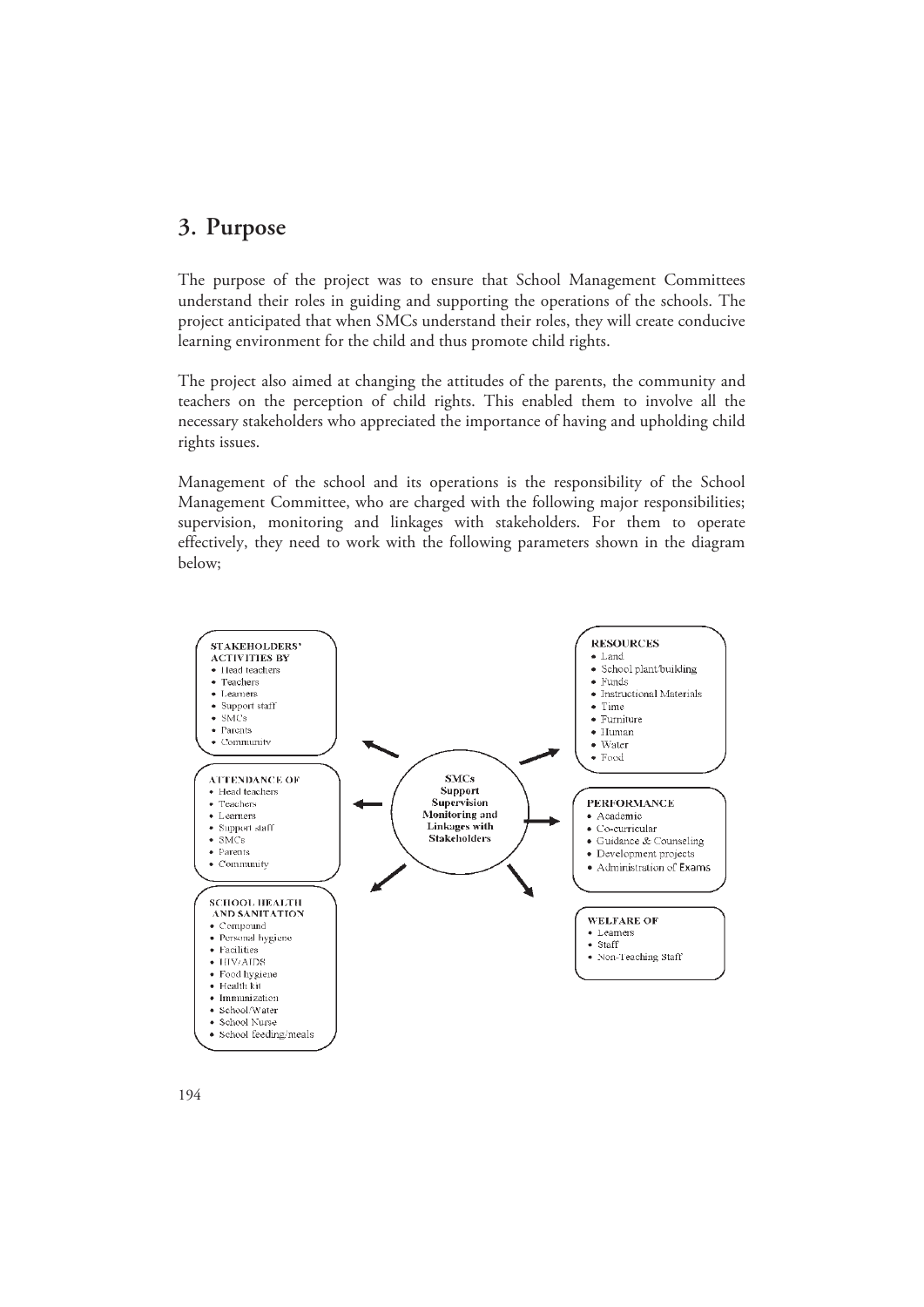### **3.2 Study and Project Geographical Scope**

The project was conducted in two schools found in Makindye Division of Kampala Capital City Authority in Uganda (See Appendix iii). Makindye Division is one of the (5) Urban Councils that make up Kampala Capital City Authority. The Authority has seventeen (17) government grant aided primary schools which are under the Universal Primary Education (UPE) programme. The two project schools were St Paul primary School Nsambya and Katwe Primary school.

### *Katwe Primary School*

This school was started as a community school in 1953 and was formally made a primary school in 1956. It was taken over by the then Kampala City Council in 1966.

The school has a population of 550 pupils, with 27 males and 280 females as indicated in the table below;

|                | Males | Females | Total |
|----------------|-------|---------|-------|
| P <sub>1</sub> | 28    | 39      | 67    |
| P <sub>2</sub> | 35    | 27      | 62    |
| P3             | 44    | 38      | 82    |
| P4             | 37    | 48      | 85    |
| P <sub>5</sub> | 40    | 51      | 91    |
| P6             | 36    | 39      | 75    |
| P7             | 50    | 38      | 88    |
| Total          | 270   | 280     | 550   |

The school has a total of 14 teachers, 7 males and 7 females.

Out of the 550 students of the school 240 are refugees from the Democratic Republic of Congo, Burundi, South Sudan and Rwanda.

### *St Paul Primary School Nsambya*

This school was started in 1956 by then Kampala City Council as a school for the natives. St Paul is church founded under the Catholic mission.

The school has a population of 591 students. 269 are females and 295 are males as shown in the table below;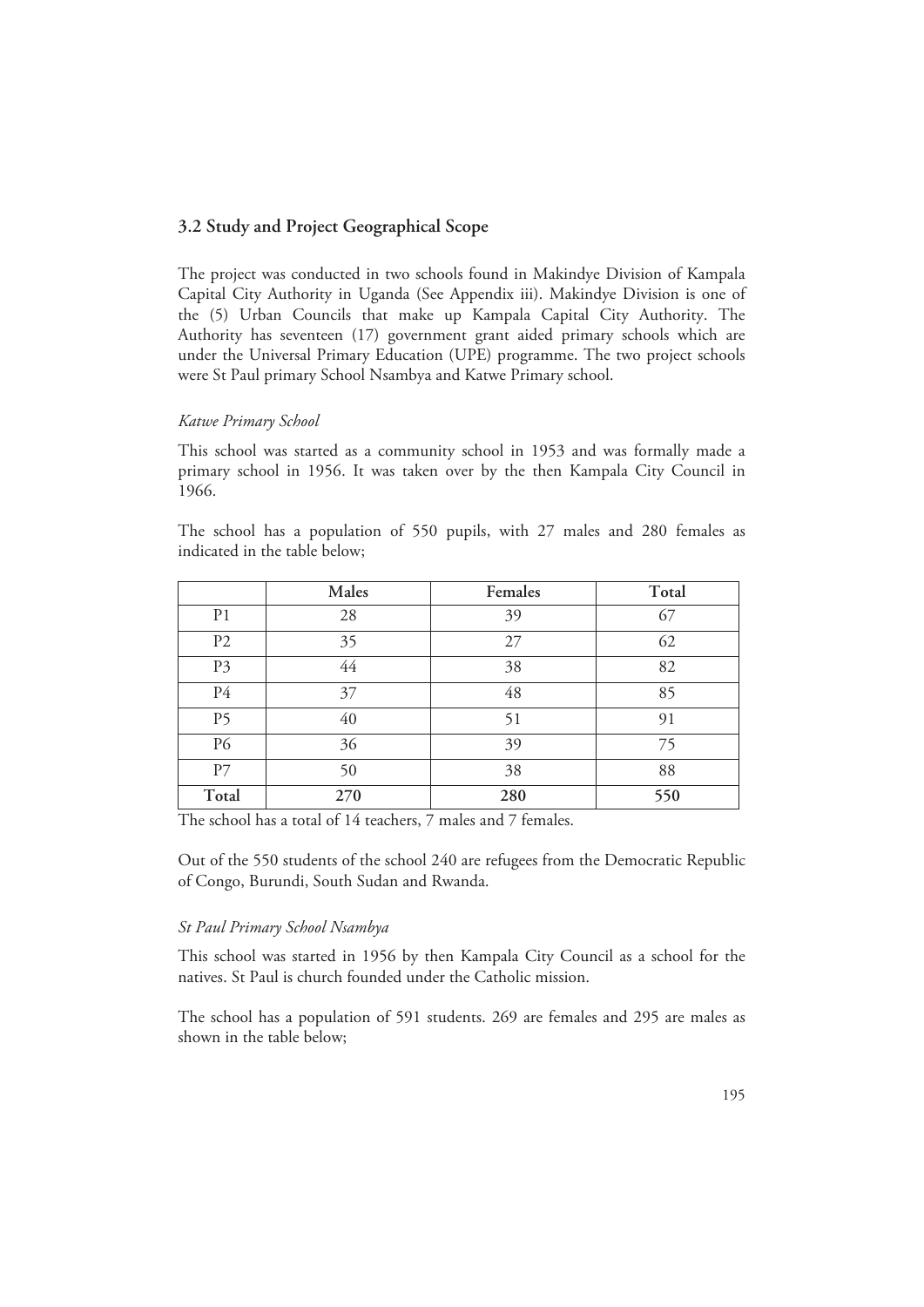|                | Males | Females | Total |
|----------------|-------|---------|-------|
| P <sub>1</sub> | 32    | 36      | 68    |
| P <sub>2</sub> | 51    | 45      | 96    |
| P3             | 55    | 55      | 110   |
| P <sub>4</sub> | 43    | 42      | 85    |
| P <sub>5</sub> | 52    | 59      | 111   |
| P6             | 33    | 24      | 57    |
| P7             | 29    | 35      | 64    |
| Total          | 295   | 296     | 591   |

The school has a total of 14 teachers, 5 male and 9 female.

The project schools were chosen because of the willingness of the head teachers and the management committees to have their schools participate. It was also due to the fact that these schools are located in areas where the inhabitants are low income earners, this posed the risk of pupils lacking in the aspects of the 3 Ps and completion of the 7 year primary cycle. A number of children in the above mentioned schools engage in child labour activities which compromise the CRC declarations.

Management of the school and its operations is the responsibility of the School Management Committee, who are charged with the following major responsibilities; supervision, monitoring and linkages with stakeholders.

# **4. Methodology**

### **From Situational Analysis**

It was necessary to establish the situation of the schools before carrying out the study. The team carried out a situational analysis to establish the role of School Management Committees in creating a conducive School Environment through CRC in the two schools. The study "The Role of School Management Committees in creating a conducive School Environment through CRC" was carried out using a number of approaches to gather data. The data that was gathered using the methods mentioned below was to make conclusions and recommendations as shall be seen later on in this report.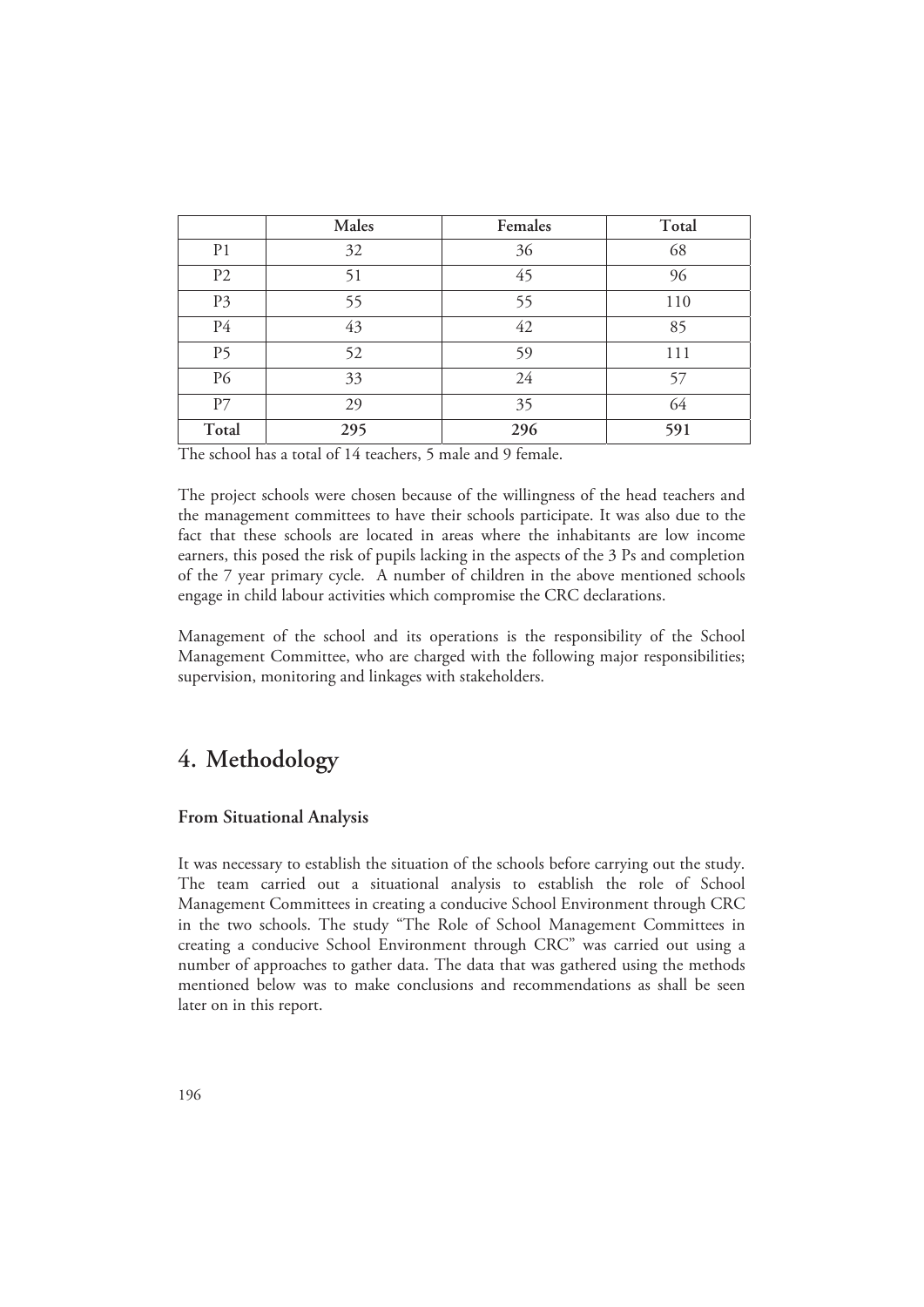The project team used the following methods: Meetings, interviews, observation, focus group discussions, training workshops and desk research.

### **Meetings**

Meetings were held with the Head teachers of the two schools. The purpose of these meetings was; to get permission to carry out the project in their schools, to introduce the concept of the project, Share views and experiences and generally to put them on board about issues concerning child rights.

### **Interviews**

The team carried out interviews with the; Head teachers, teachers and the learners. The purpose of this was to establish the gaps of child rights issues in their schools to further concretize the need to make an intervention.

### **Observations**

The team observed the operations of the schools including lessons conducted by the teachers in the two schools to establish the methodologies used by the teachers. The purpose was to find out whether the methods used were learner centered/child participatory. It was also necessary to establish whether the children were allowed to participate in all activities carried out in the school and, whether this was a major concern of the SMCs. The team further observed the school Infrastructure, compound, classroom environment and all the facilities provided to establish their provision as guided by the SMCs through recommendations found in the minutes.

### **Focus group discussions**

These were held with the School management committee members, Parents Teachers Association members, Head teachers and the Teachers from the two schools. The purpose of the discussion was to carry out a situational analysis on how functional and effective the SMC members were. It was also meant to find out how they were implementing their roles to ensure that the school is safe and conducive for children's learning. The discussions further aimed at establishing whether the SMCs observed the CRC with particular emphasis to the 3 Ps.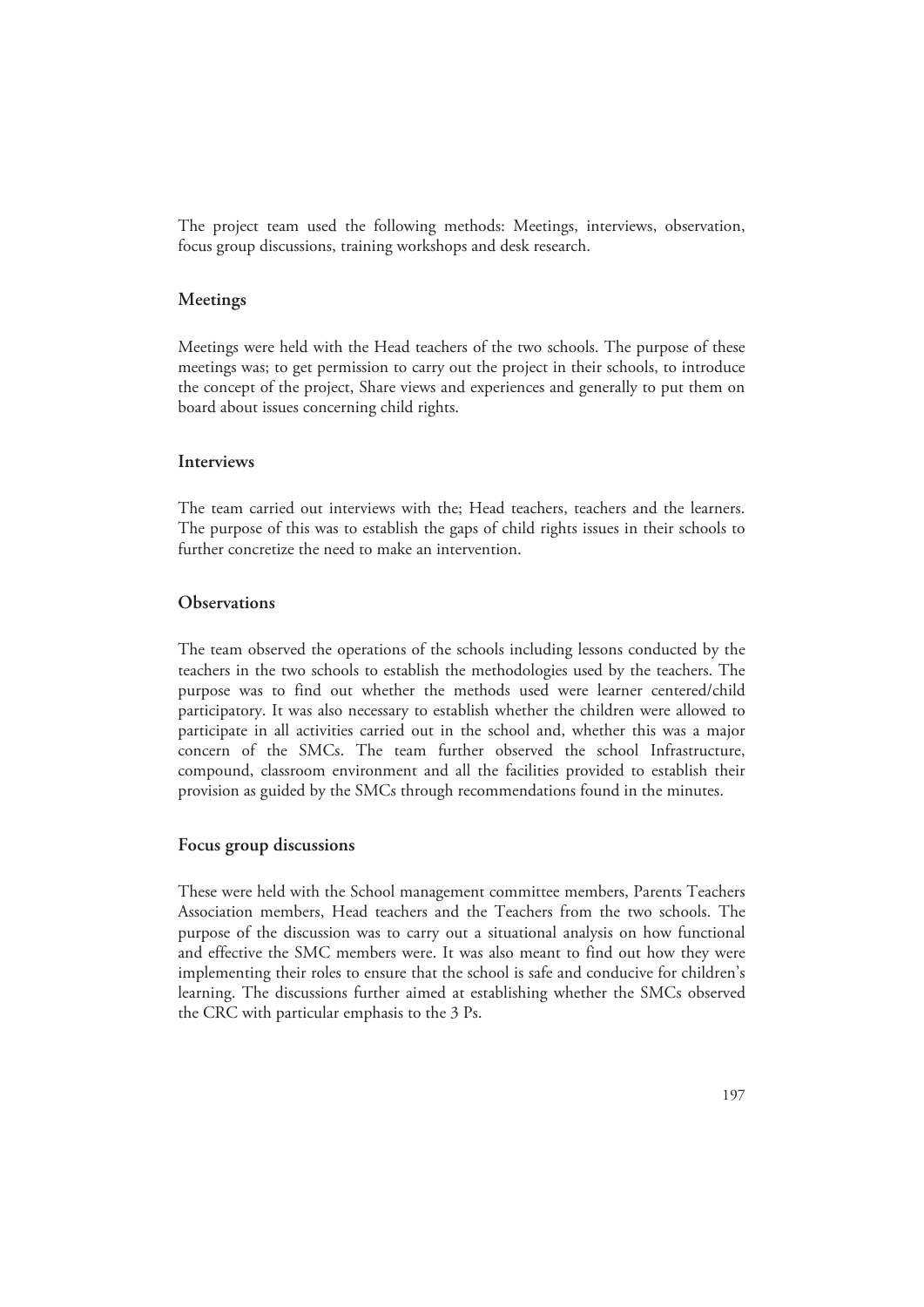### **Desk Research**

The team also analyzed various documents related to CRC. Particular emphasis was put on the actions done by Government of Uganda and the strategies that were enabling the implementation of CRC. These included Laws and Policies especially those that are education related.

### **Sensitization/Training workshops**

A training manual was written to facilitate the sensitization/Training of the SMC and PTA members on their roles in the two schools. (Appendix V). The training/sensitization focused on the following areas;

- Child rights. In this session we looked at the concept of child rights, its importance, Child rights and responsibilities, and Roles of various stakeholders in promoting the child rights and responsibilities.
- Roles and responsibilities of SMC in promoting child rights. In this session we looked at; the importance of SMC, the role of SMC in schools, their responsibilities and the different stakeholders they are to work with.
- Incorporating child rights issues in the school program. Here we looked at; Child rights issues, importance of promoting child rights issues in schools, ways of promoting child rights issues, the 3Ps, the different stakeholders to work with in promoting the 3Ps in schools.

## **5. Results of the Study**

During the implementation of the project, the team set out to establish what was pertaining at the schools discovered changes using the strategies mentioned below;

### **General observations**

• The School Management Committee members were not aware of their roles and responsibilities which made them not to be functional in the school. This was raised by one of the committee members and a parent at Katwe primary school during the focus group discussion held in April, 2013.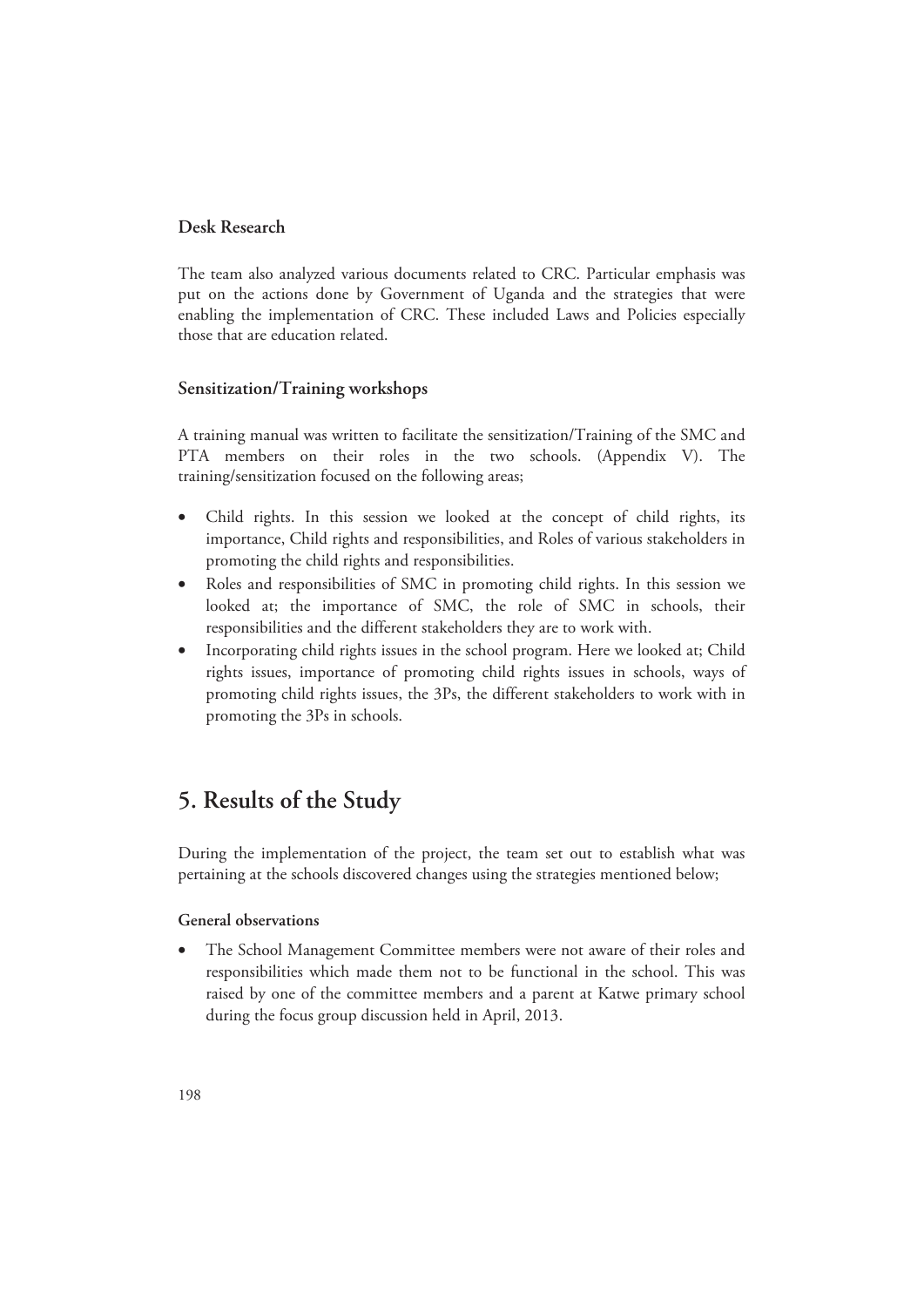- The concept of child rights was misunderstood by the SMC, PTA, parents, teachers and the community. This was observed during the interviews and interactions held in March- April, 2013.
- Study of the attendance records of the previous meetings indicated that Parents/Guardians' involvement in school activities was a challenge, since most of them were shown as absent in the records. In addition, during the children's debates held on 23rd Oct 2013 in both schools, pupils further argued that most parents/guardians were committed in other activities outside school. They were not aware of the values of getting involved in school matters/activities.
- Through a debate exercise it was observed that most children in the two schools were aware of their rights but not their responsibilities which brought about indiscipline for some. This manifested itself during the debate i.e. where they watched films in community centers that were not related to their age brackets.
- Through interaction with Teachers of both schools it was established that most of their pupils are orphans and refugees. The pupils lacked most of the basic needs for school use like writing materials, textbooks, packed lunch and other recreational materials needed which hindered their learning.
- Katwe primary school had a fence to protect their children while St Paul did not have any and this was insecure for both the children and school property.
- Child participation in school, home and community activities was a challenge. The children were only given a chance to participate in electing their prefects at school, but they were not involved in taking decisions that concern them by both the school management/ SMCs in their school governance/policy decisions. Through the debate pupils indicated that their parents took an upper hand in taking decisions about them, they had no say about what concerns them. The same trend was similar with the community related involvement.

### **Teachers' Issues**

- Most of the teachers misinterpreted the concept of Child rights making them to mishandle the child.
- During the lesson observations it was established that the methods the teachers used were not Child centered, hindering child participation in the teaching and learning process. This indicated that there was ignorance in the 3 Ps by the teachers.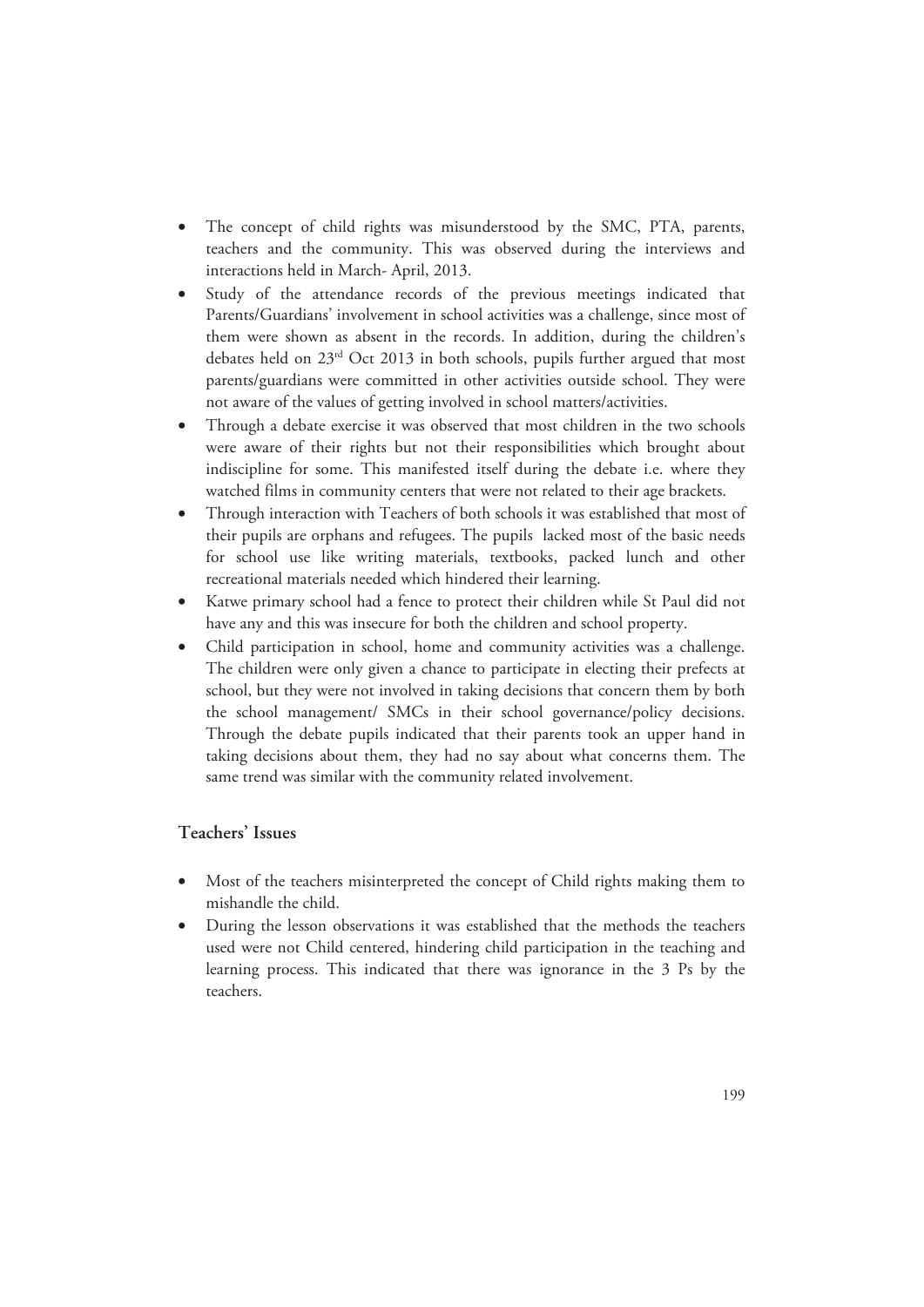- During the interaction with the teachers they indicated that they were still using corporal punishments because they were convinced that this was the right way to discipline children. The provisions of the 3 Ps are contrary to this norm/belief.
- During the lesson observation it was established that teachers did not cater for individual differences because of the high teacher –pupil ratios. They were not able to give equal attention to all learners hence compromising the CRC.

### **Pupils' Issues**

- Pupils were given a chance to participate in the prefect's election, but denied a chance to participate in other activities at school.
- During the debates which were held in the two schools under the motion; "**OUR PARENTS ARE GIVING US ENOUGH SUPPORT TO ENABLE US TO PERFORM WELL AT SCHOOL"**, the children revealed;
	- i. that their parents/guardians did not have time for them
	- ii. did not provide them with enough basic needs and this affected their performance at school
	- iii. parents or guardians don't attend school meetings because they were always busy
	- iv. they were not allowed to fully participate in activities that involved them at home
	- v. the parents gave them a lot of domestic chores that made them not to concentrate on their books
- vi. some of them stayed with guardians who did not give them enough protection
- vii. the parents were not giving them enough time since they were most times left in the hands of maids, uncles or guardians
- viii. most of them came from poor homes where there was major lack of many of the things they would have loved to have but these were not available

### **Sensitization/Training Session**

The change agents carried out the training of the SMCs, PTA members, Headteachers and teachers on 24<sup>th</sup> August 2013 at Katwe primary school for both schools, (Katwe Primary School and St.Pauls Nsambya Primary school) using the training manual developed. (Appendix v) The manual was divided into sessions as earlier explained. The participants were given the following documents to guide their operations;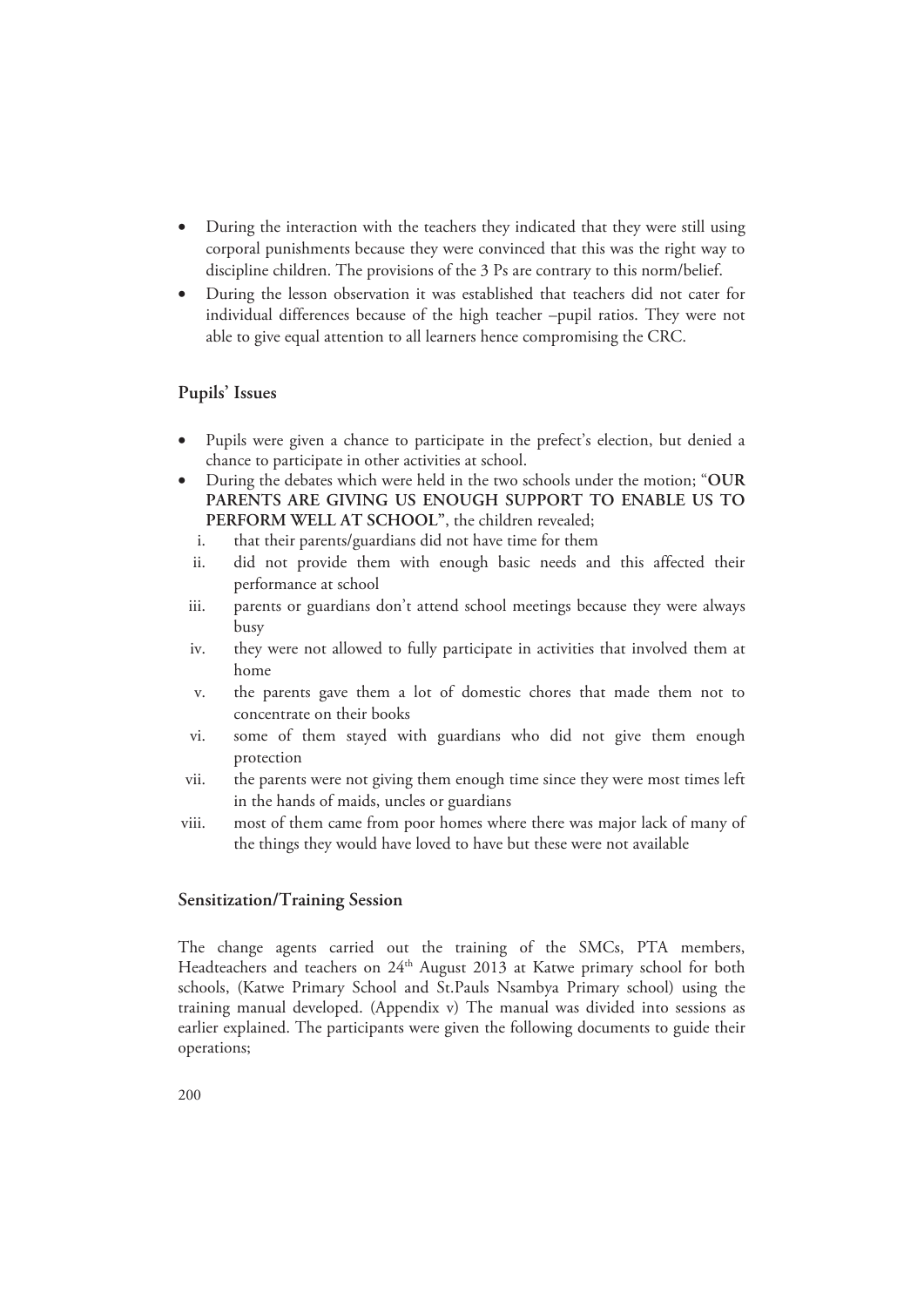- School management committee handbook
- Child rights and responsibility handout
- Basic Minimum Requirements (BRMS)
- Guidelines for Early childhood development Centres handbook
- Early childhood development policy
- Safe School Environment handbook

The participants appreciated the training and promised to change in their operations and to improve in all aspects in the interest of the child

As an outcome of the training each school developed a work plan indicating what they were going to do thereafter. They were also expected to implement their work plans immediately the term began.

# **6. Discussion and Reflection**

The impact of this project is long term such that all the behavioral changes and improvements of the practices cannot be achieved in the immediate term. However the initial findings indicated that CRC were not being implemented. The school environment/community, most parents, and the SMCs were not aware of CRC issues in particular the 3Ps.They did not implement most of the aspects related to CRC. The environment at both schools was wanting and the school community at large seemed to be comfortable with that. Appendix iv and v show the pictures of the two schools.

As guided through the initial training at Lund University and the subsequent exposure in Sri Lanka the team members had a "GIVE AND GAIN" experience. The study established both success and challenges. The successes were achieved through exposing the SMCs to the CRC (in particular the 3Ps) and how important they were to achieving learning and comfort for the child.

Observation of the above mentioned schools clearly indicates that, there was need for intervention on some of the visible issues to improve the learning environment of the children among other things. There was also need to tackle the invisible issues which included changing the attitudes of those concerned through sensitization and training of the SMCs. Changing the attitudes of the leadership would help to enable them lead the staff and the entire community of the schools towards improving the operations of the schools through the 3Ps.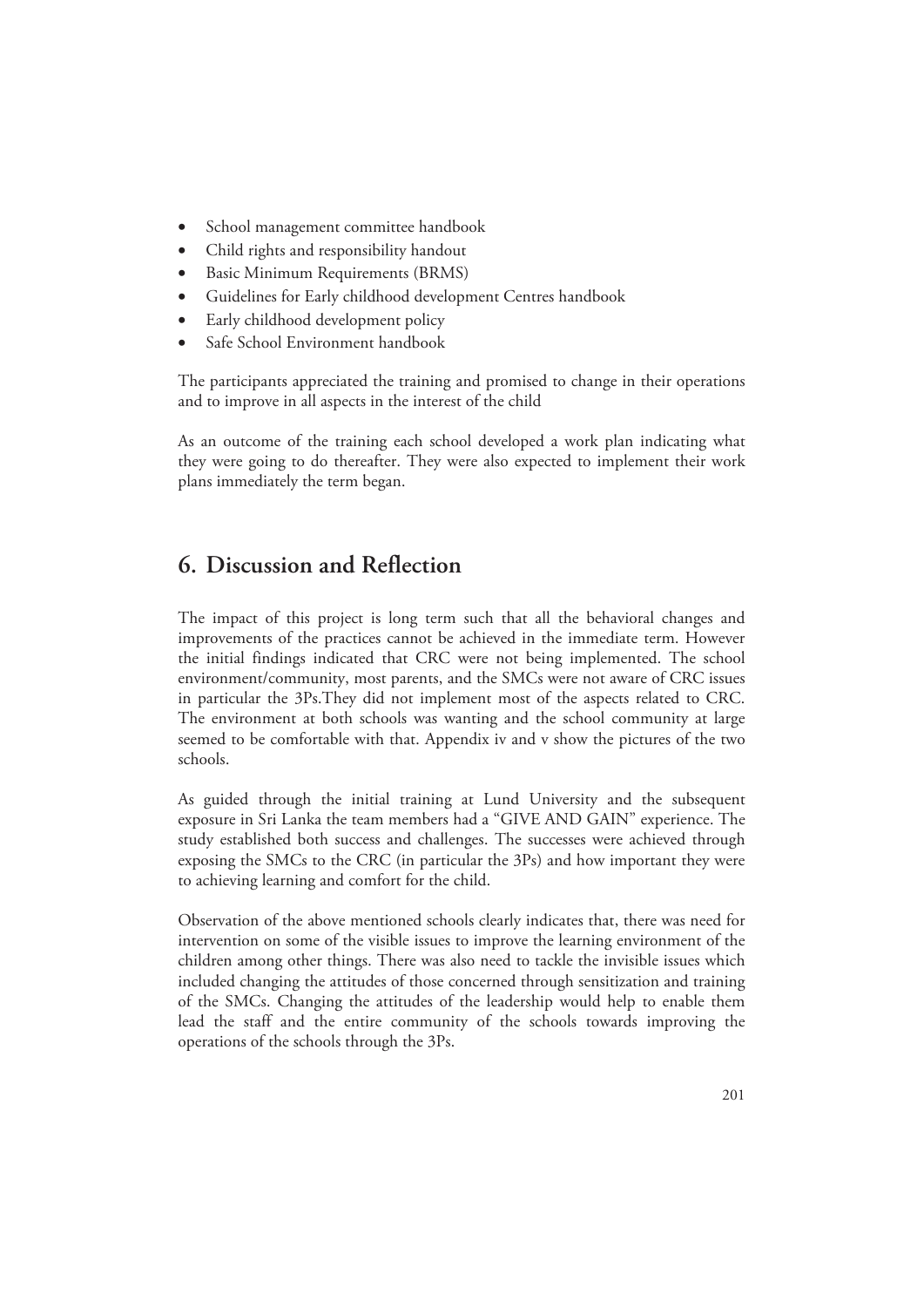The focus group discussions also enabled the team to establish other salient issues that the SMCs needed to focus on to improve the situation of the children in those schools. These included aspects of corporal punishment, provision of meals, and linking with the parents to provide the necessary scholastic materials for the children.

The project has revealed that SMCs are an important structure in enabling the proper management of schools to create proper learning environments and especially the provision of the three Ps. Their operations are still a challenge since there has not been a purposive effort by government to ensure that they are aware of their responsibilities. There is also the need for the SMCs to honor their appointment by being proactive and perform to the expectations of the appointment given to them. Therefore Government needs to do more than what is being done to ensure full participation of SMCs in school affairs. There should be an "affirmative action" to ensure that all primary schools in Uganda have functional SMCs to achieve the intended impact.

The poorer schools are more challenged with ensuring that the SMCs perform their roles since most of the parents for the children are engaged in trying to find money for especially the basic needs which keeps them busy. They therefore have no time for school affairs and they leave most of the decisions and responsibilities with the school authorities.

Some of the members of these committees are semi-illiterate and do not understand the importance of having SMCs to support the operations of schools. They therefore have a lassie fare approach to their duties and responsibilities as SMCs. Continuous sensitization and training of members would help leverage the situation.

Some of the SMCs who have a good will to play their role are constrained by the fact that government does not have a budget provision for their operations; their role is looked at as purely voluntary. They do not have for example facilitation for transport, communication or a sitting allowance whenever they meet. Lack of provision in terms of their welfare demoralizes their effort to commit themselves to guiding the management of schools. Government should look into how this can be met at the level of budget provision for education.

The project through sensitization and training of SMCs exposed the importance of CRC and especially the 3 Ps for the good of the child. It is hoped that the findings and recommendations of this project will guide government and all stakeholders to appreciate the importance the SMCs in ensuring that there is a conducive learning environment by playing their role. This recognition will help in achieving quality education in Uganda.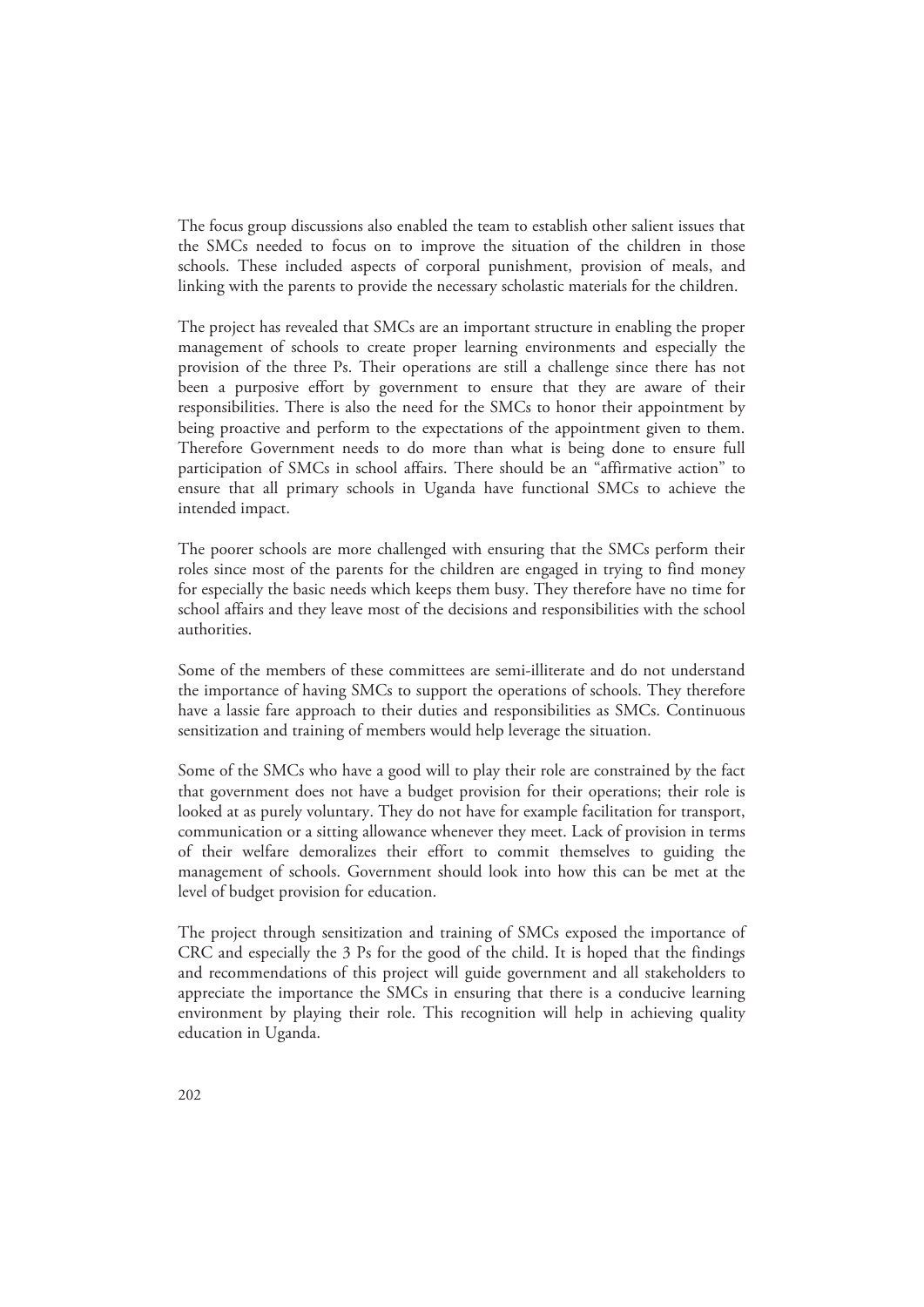It was also established that not all was bilk some of the schools that are managed by proactive SMCs were playing their roles and ensuring implementation of their resolutions without complicated bureaucracies. This means that there is some degree of performance by some SMCs towards supervising and getting involved in school operations.

Through the intervention of this project the two schools have made an improvement. At the time of this intervention the project schools were not fenced as earlier mentioned. What we see as an immediate impact here is where one of the project schools which did not have a fence has decided to build a fence and provide a watchman for the protection of the child. This is a positive trend that the project has created in the short term, we expect many more improvements as long term achievements/impact of the intervention.

It was also observed that proper ownership of the school land for one of the schools was a hindrance towards having development projects for the schools. This was observed in St. Paul's primary school Nsambya. Government should continue helping schools to have their own the land and property, or give guidelines on how to share the ownership.

Furthermore due to this project; the committees further promised during the followup meeting to have regular meetings for improvement of the school operations. It is at this meeting that the parents showed willingness to contribute towards the cost of meals for their children. This is one of the key outputs of this project which has seen the improvement in the provision of meals to the children so that they don't attend school on empty stomachs. Parents and the school community have been able to appreciate that the children need to eat in order to achieve in learning. One of the SMCs had this to say with regard to this intervention;

*"The sensitization and training given by the project team has helped me to be committed to the responsibility I accepted when I was appointed as a member of the SMC of this school, and I have been one those who have convinced the parents to contribute money so that they children can be provided with lunch"*(November 2013)

In another school, an SMC member had this to say *" I am proud that we have been able to plan to fence the school and hire a watchman to protect the children due to the sensitization we had form the team. I did not in that direction before and I hope we shall be able to do many more things to improve the situation of this school"* (October 2013)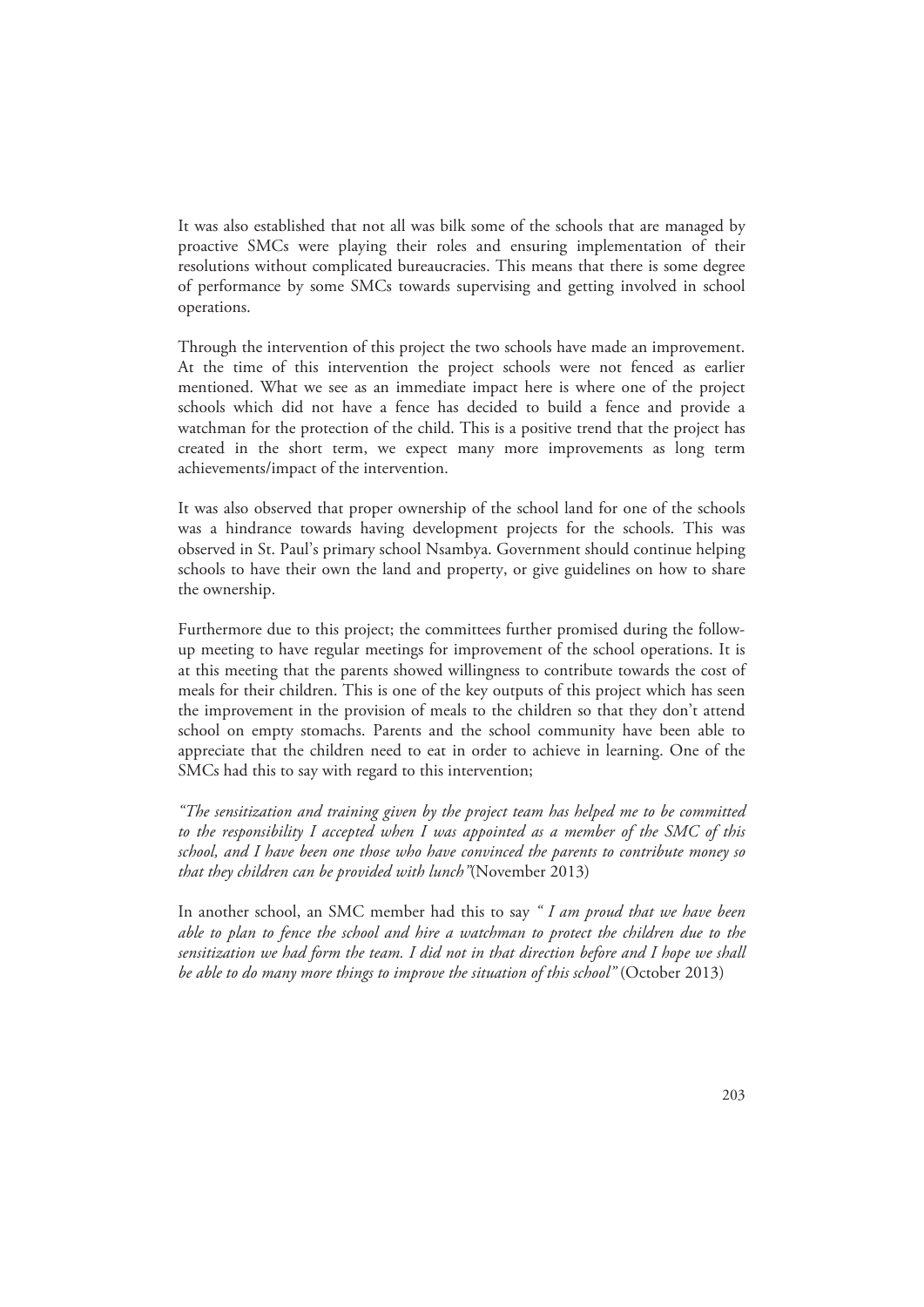### **Lessons Learned**

The team observed that SMCs were willing to take up their roles if they were properly inducted at the time of appointment. They needed to be exposed to the benefits of having active SMCs for them to appreciate. This means that the appointing bodies/government needs to support the SMCs with a budget to facilitate their operations and a way of motivation and encouragement. In addition the team learned that;

- School communities had discovered that for proper learning the 3 Ps had to be provided to the children to create motivation and love for school by the children
- Parents needed to be sensitized about their roles in supporting the learning of children through making a contribution and not leaving everything to government.
- Children had a role to play in what concerns them and that it was important they were involved and their voices heard/respected.

The above mentioned clearly indicate that the project has managed to achieve positive developments towards improving the conditions of the child it is our expectation that many more will be realized with time.

The project encountered some challenges as highlighted below;

- The school calendar; due to tight systemic programs like national exams, schools were busy with the national programs, creating a loss in time. It was not possible to implement the project activities as scheduled.
- It was not possible to meet all the school management committee members at the same time. The team had to make many visits to try and meet all of them.
- The children were coming mainly from the urban-poor families, some of them refugees from Democratic Republic of Congo and most of them orphans. This created a difficulty in parental responsibility i.e. discipline, welfare, and involvement in school affairs
- The children were having different cultural settings, creating a mix of norms and beliefs which was difficult to harmonize for the smooth management of the schools.
- In some instances where parents were available they were too busy to talk to their children or even attend to school calls. The children were left at the discretion of the schools without the involvement of the parents.
- The school which was church founded had issues with implementations of SMCs decisions due to the bureaucracy with the approval systems.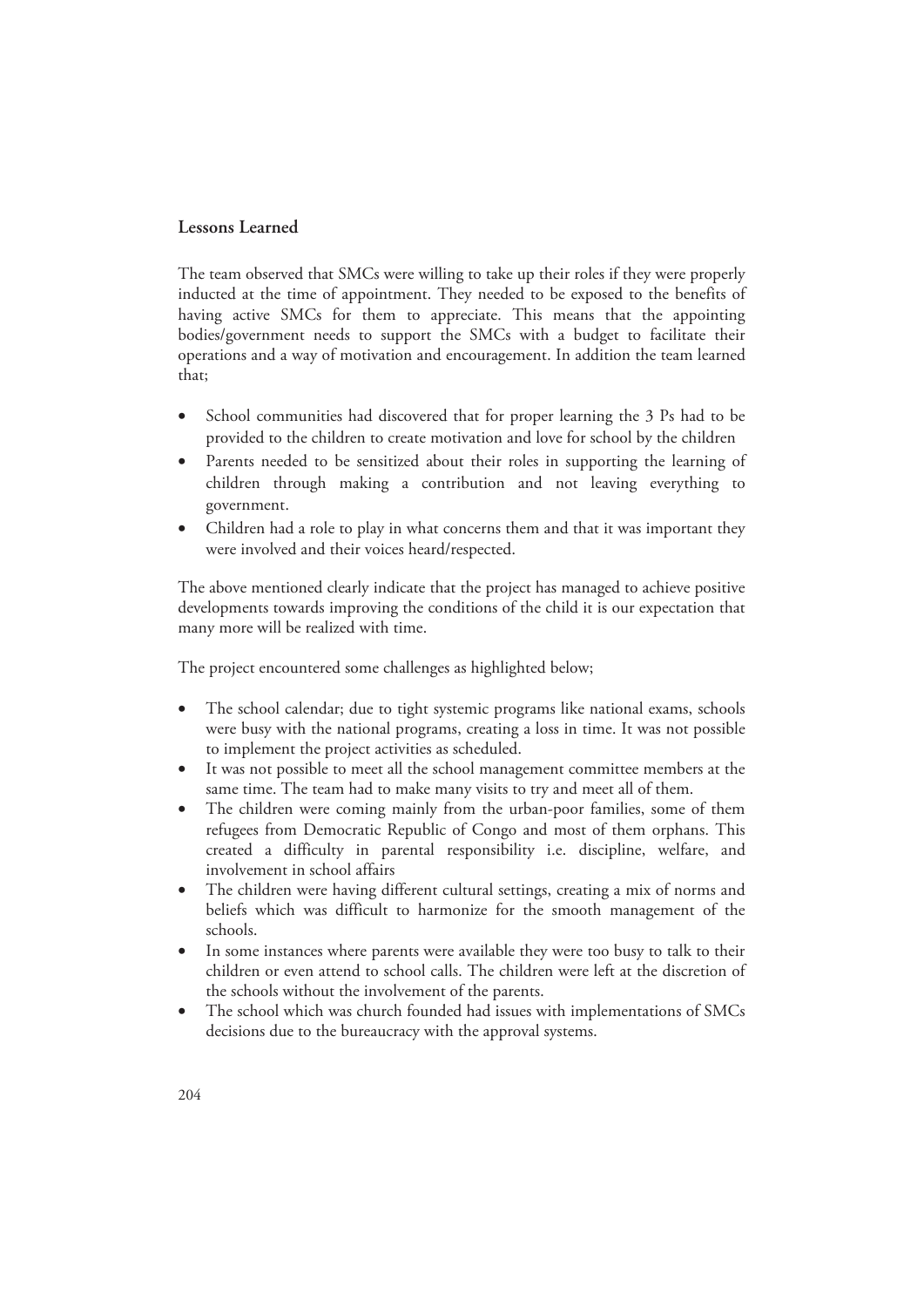- Some of the SMCs were illiterate and therefore they had no serious input into the management of the schools and especially the 3 Ps. This is particularly so when they believed that children should always submit to their parents and should have no say.
- The Education Office at Kampala Capital City Authority (KCCA) had a habit of changing the head teachers which paused a difficult in implementing critical decisions.
- The teacher strikes hindered the work plan that was made by the school management committees since the schools extended their opening for another two weeks form the scheduled time of beginning of the school term.

# **7. Conclusions and Way Forward**

The change project "The Role of School Management Committees in creating a conducive school Environment through CRC" aimed at enabling the mangers realize and implement school based policies that are in the interest of the child and particularly the 3Ps. The project was arrived at basing on the experiences gained at Lund University during the face – to- face session in September 2012. The study and project was able to identify that school management committees were an important component in creating an enabling learning environment for the child. Their impact was not felt due to lack of proper induction to enable them appreciate their work and perform to expectations. Lack of active SMCs had created a compromise to achieving the CRC and especially the 3 Ps.

The project set out to achieve four outcomes as follows;

- SMCs acquire knowledge and understanding of the education ACT and other relevant policy documents they are required to use in supervising schools
- Knowledge and understanding of the need for CRC by SMCs in Schools
- Improved school environment
- Encouraging collaboration between the communities and the schools

The above mentioned outcomes have been achieved to some extent, due to the fact that change of behavior and attitude is long term and the impact can only be felt after a period of time. Some of the immediate responses have seen the improvement in the school environment through provision of meals for all the children and in one of the schools preparations are underway to fence and employ a watchman. It is hoped that the other aspects that have not been realized in the short run will be realizes in the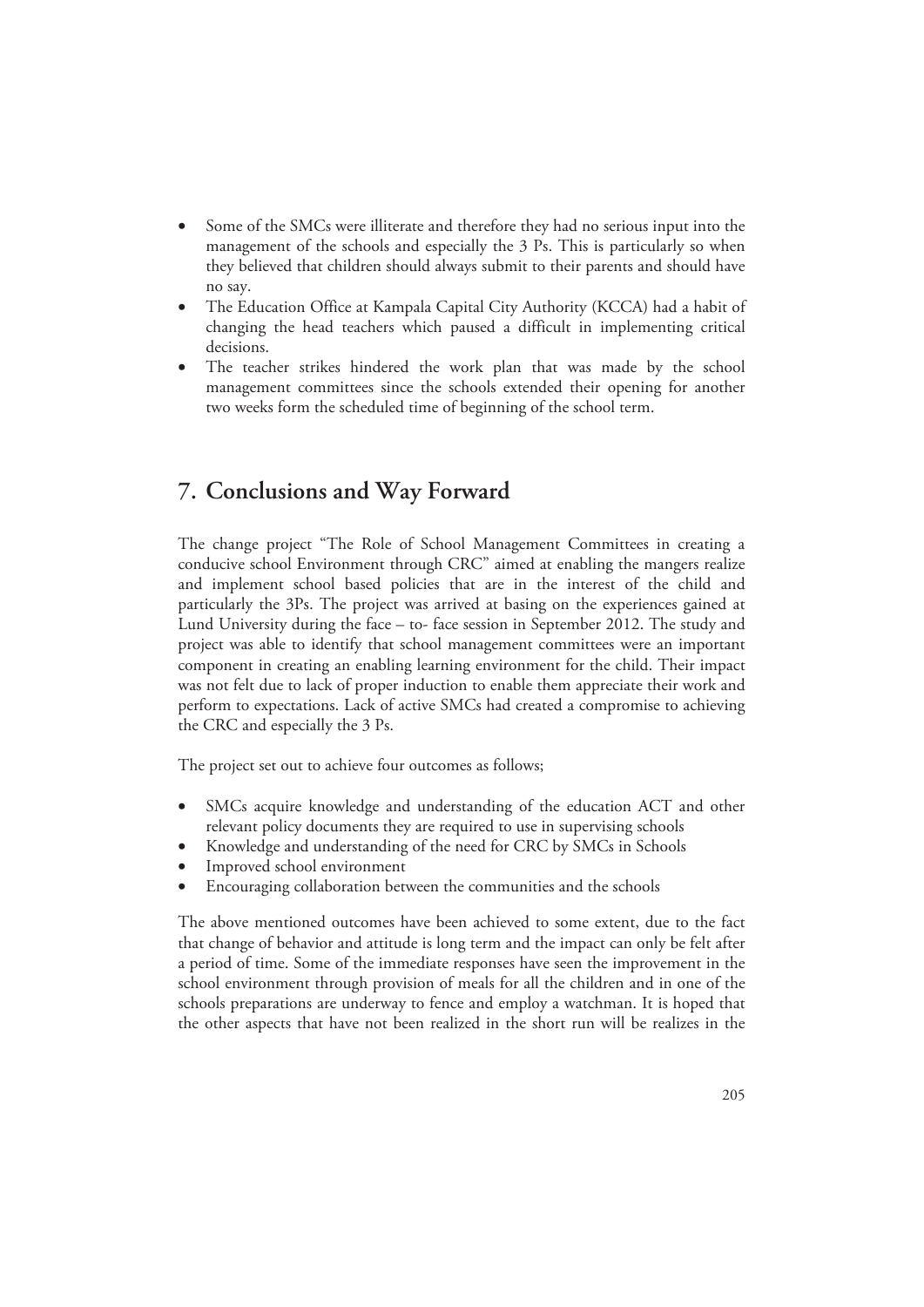long-run. This initiation is further expected to create increased participation of SMCs in schools and improve the provision of the 3Ps.

For purposes of Sustainability with regard to ensuring that the SMCs are active towards implementing the CRC, the Education officer at Kampala Capital City Authority requested the team to be involved in the sensitization of the various schools in the authority each time they elect new ones. The team resolved that they will always monitor the implementation of CRC issues in the project schools, by attending their meetings and making impromptu calls to give further onsite guidance.

### **8. References**

Alternatives to corporal Punishment by Ministry of Education and Sports-Uganda (2008)

Child Labour Policy (1987)

Child neglect Policy (2008)

Circular No.15/2006: Ban on Corporal Punishment in Schools and Colleges ( $7<sup>th</sup>$ August 2006)

Safe School Environment, Handbook for Primary School Teachers (2010). Ministry of Education and Sports.

School Management and Administration (1990) Kampala; Ministry of Education and Sports

School Management Committee Training Manual 2007, Ministry of Education and Sports

The African character on Human and people's Right (1981)

The African character on the rights and welfare of the child (1990)

The Education (Management Committee) Amendment Rules (1969)

The Education Act (2008)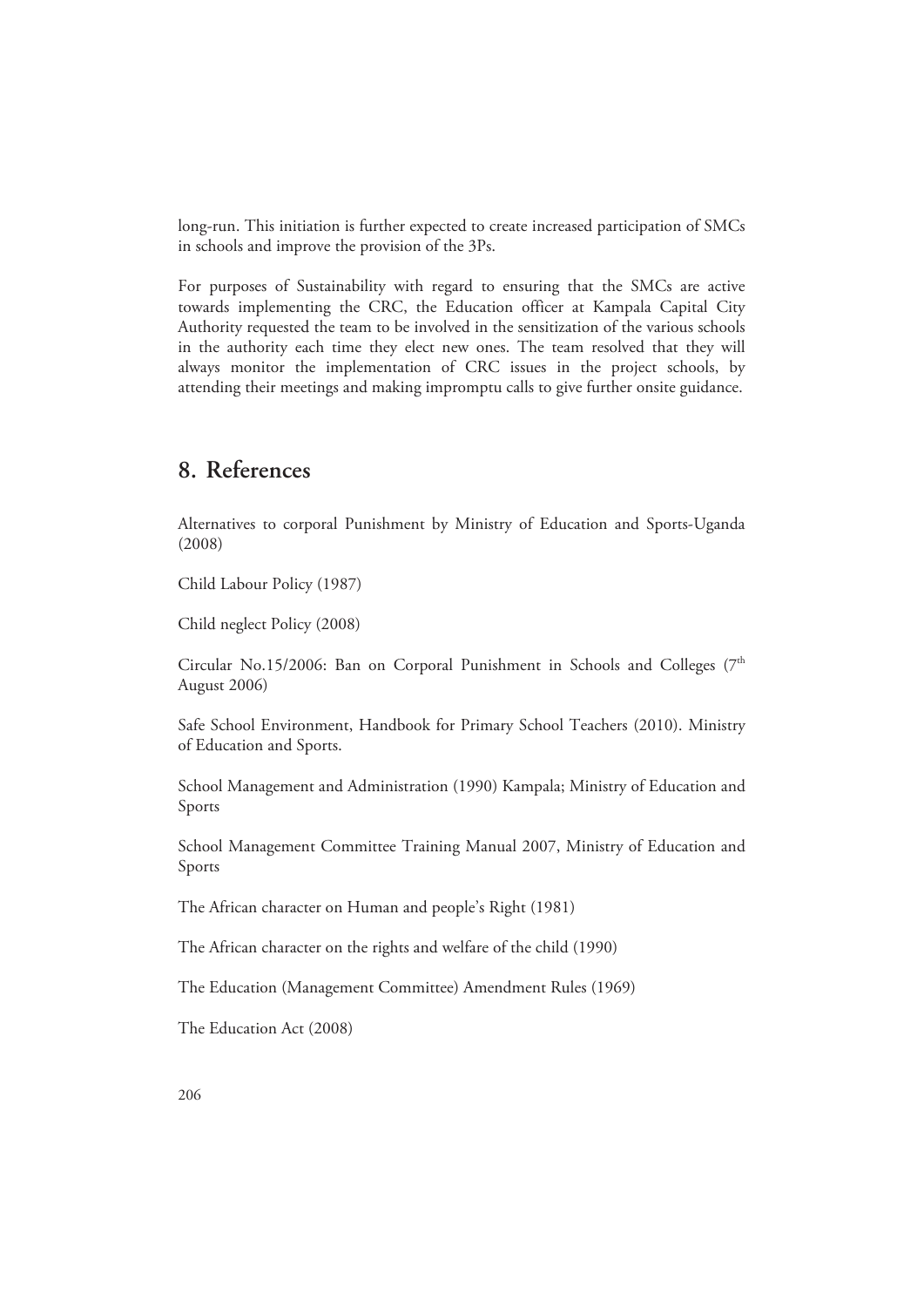The National child Participation Guide for Uganda; Ministry of Gender, Labour& Social Development. (1997)

The Uganda Children's Act (2000)

The UN Convention of the Rights of the child (1989)

Wickenberg P., FlinckW. A, Leo U, Rasmusson B., Stenelo R. &Yebio B. eds,(2009) Taking Child Rights Seriously. Reflections on Five years of an international Training Programme. Media-tryck Lund Sweden

# **Contact Information**

Mercy Nansubuga, nansubuga.sharon@gmail.com

Jeremy Magimbi, jmagimbi@hotmail.com

Grace Baguma, bagumag@yahoo.com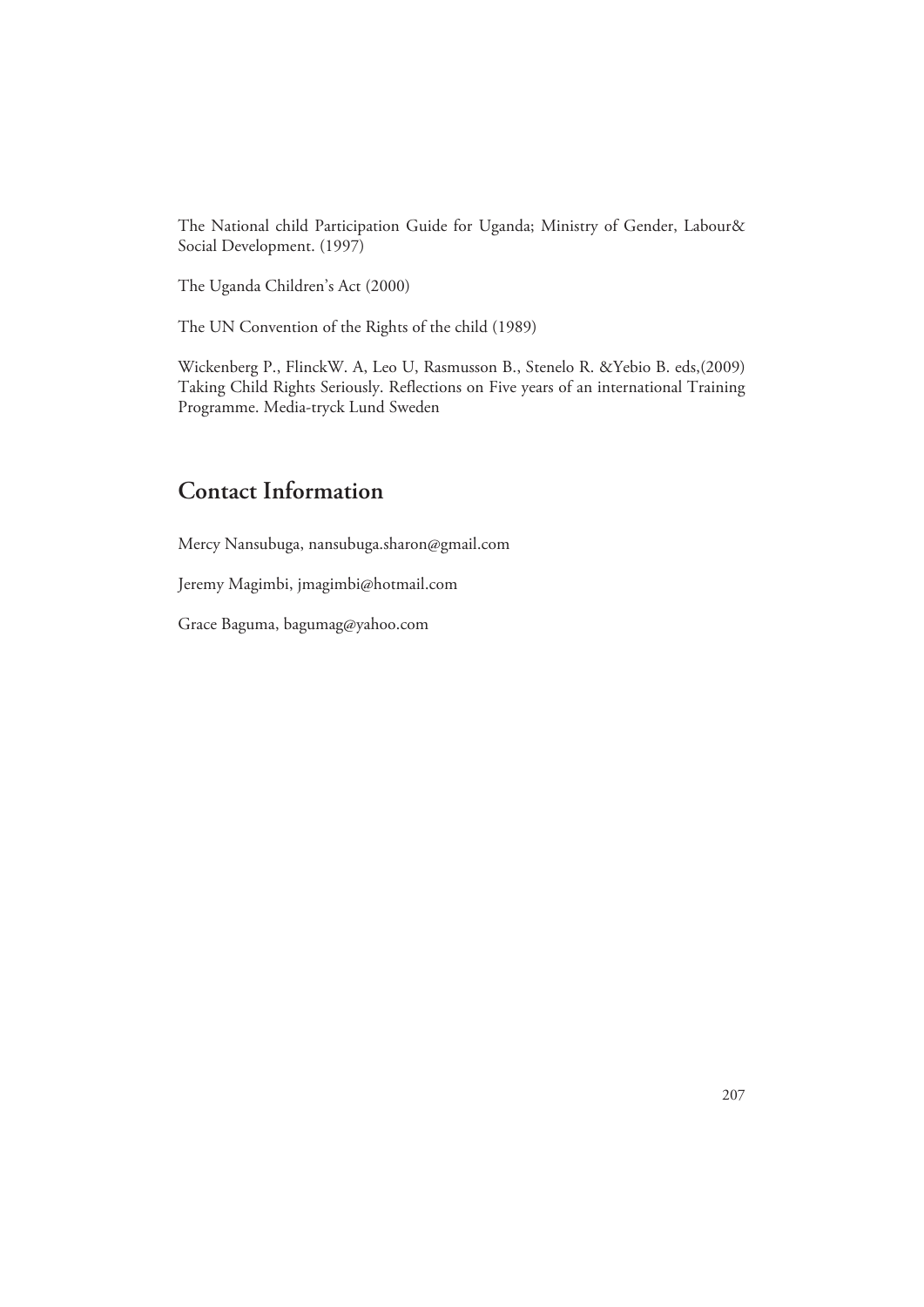# **Appendix I**

# **PROJECT PLAN – OUTCOMES TO BE ACHIEVED**

| <b>OUTCOME</b>                                                                                                                                                                             | <b>INDICATOR/MONITORING</b>                                                                                     | <b>TIME FRAME</b>          |
|--------------------------------------------------------------------------------------------------------------------------------------------------------------------------------------------|-----------------------------------------------------------------------------------------------------------------|----------------------------|
| Project School Identified                                                                                                                                                                  | <b>St Paul Primary School</b>                                                                                   | November 2012              |
|                                                                                                                                                                                            | Katwe Primary School                                                                                            |                            |
| <b>OUTCOME1</b>                                                                                                                                                                            |                                                                                                                 |                            |
| <b>School Management Committees</b><br>acquire knowledge and<br>understanding of Education Act<br>and other relevant Policy<br>documents they are required to<br>use in supervising school | SMCs understand the laws and policies<br>that empower them to supervise schools                                 | March 2013                 |
| <b>OUTPUT 1.1</b>                                                                                                                                                                          |                                                                                                                 |                            |
| SMCs members sensitized on the<br>relevant documents                                                                                                                                       | SMCs have knowledge on the relevant<br>documents                                                                |                            |
| Activity 1.1.2                                                                                                                                                                             |                                                                                                                 |                            |
| Carrying out a baseline survey on<br>the functionality of SMCs<br>(prepare Interview guide)                                                                                                | Interview guides prepared and data<br>collected from the Head teachers                                          | End of March-April<br>2013 |
| Activity 1.1.2                                                                                                                                                                             |                                                                                                                 |                            |
| Carrying out a focus group<br>discussion for SMCs                                                                                                                                          | Gaps identified for intervention                                                                                | April 2013                 |
| Identifying the relevant policy<br>documents regarding SMC                                                                                                                                 | Policy documents identified and used<br>during sensitization workshop (School<br>Management Committee Handbook) | April 2013                 |
| Identifying documents that                                                                                                                                                                 | Documents promoting CRC issues<br>identified and provided to SMC                                                | April-May 2013             |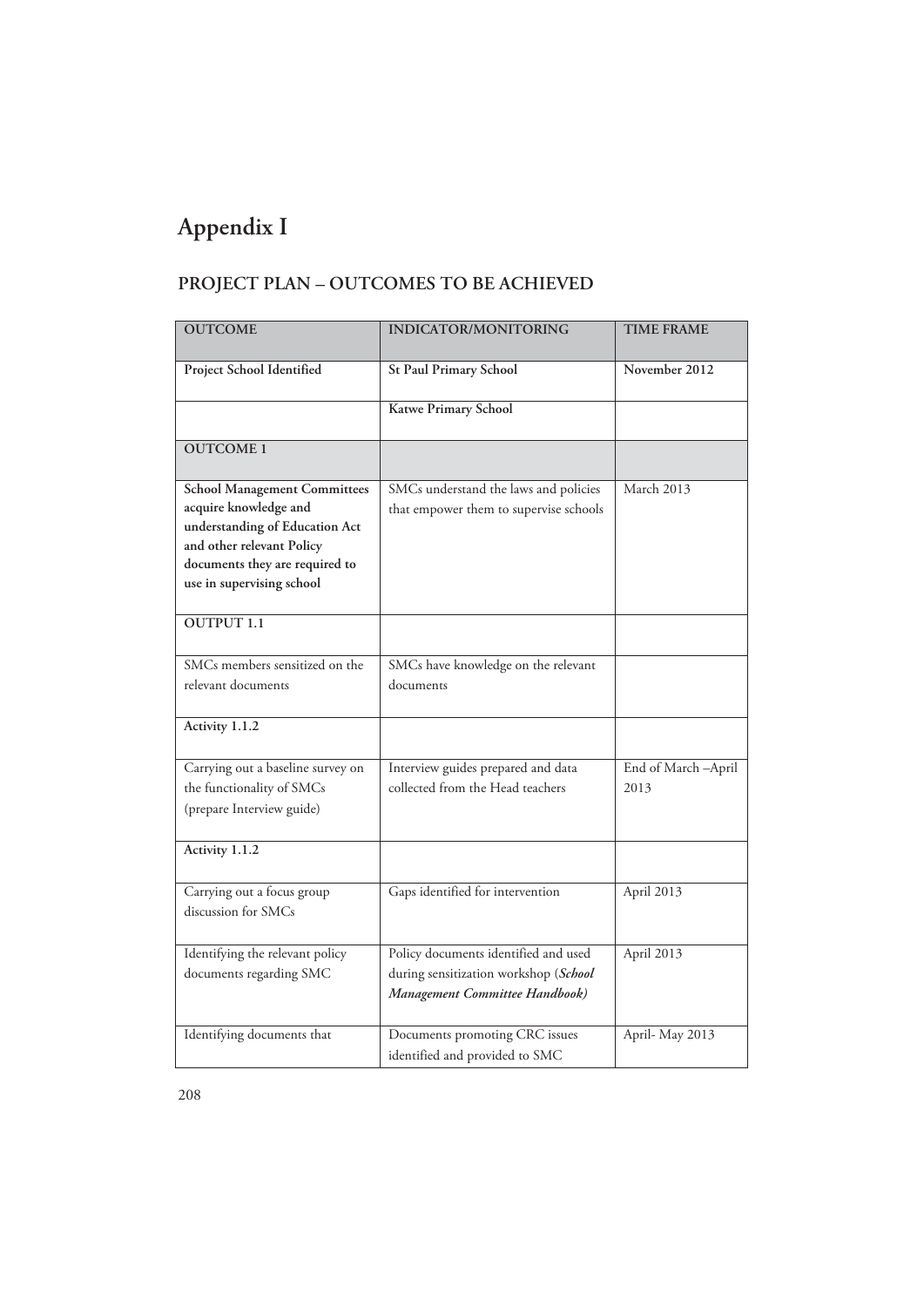| promote CRC issues                                                                           | members (Children's Act 2000, Early<br>Childhood Policy, Convention on the<br>Rights of the Child 2000) |                   |
|----------------------------------------------------------------------------------------------|---------------------------------------------------------------------------------------------------------|-------------------|
| Reproducing the documents                                                                    | The documents reproduced and<br>provided to the SMC members, teachers<br>and Head teachers              | July -August 2013 |
| Monitoring and providing<br>support activities carried out<br>under Outcome 1                | SMC members have knowledge and are<br>supporting schools in promotion of<br>CRC.                        | ongoing           |
| <b>OUTCOME 2</b>                                                                             |                                                                                                         |                   |
| Knowledge and understanding of<br>CRC by School Management<br>Committee members              | SMCs are able to interpret the CRC<br>Articles and the importance of the child<br>at the centre.        | August 2013       |
| <b>OUTPUT 2.1</b>                                                                            |                                                                                                         |                   |
| Training of SMCs on CRC and<br>other related information                                     | Trained SMCs on CRC and other<br>related information                                                    |                   |
| Activity 2.1.1                                                                               |                                                                                                         |                   |
| Writing a training manual<br>scheduling the activities for<br>training                       | Training Manual developed                                                                               | August 2013       |
| Activity 2.1.2                                                                               |                                                                                                         |                   |
| Sensitizing/Training the School<br>Management committees                                     | SMCs, Head teachers and some<br>teachers and have knowledge regarding<br><b>CRC</b> issues              | 24th August 2013  |
| Activity 2.1.3                                                                               |                                                                                                         |                   |
| Developing work plans for school<br>based intervention by SMC<br>members, Head teachers, and | Developed work plans being<br>implemented by the two schools                                            | ongoing           |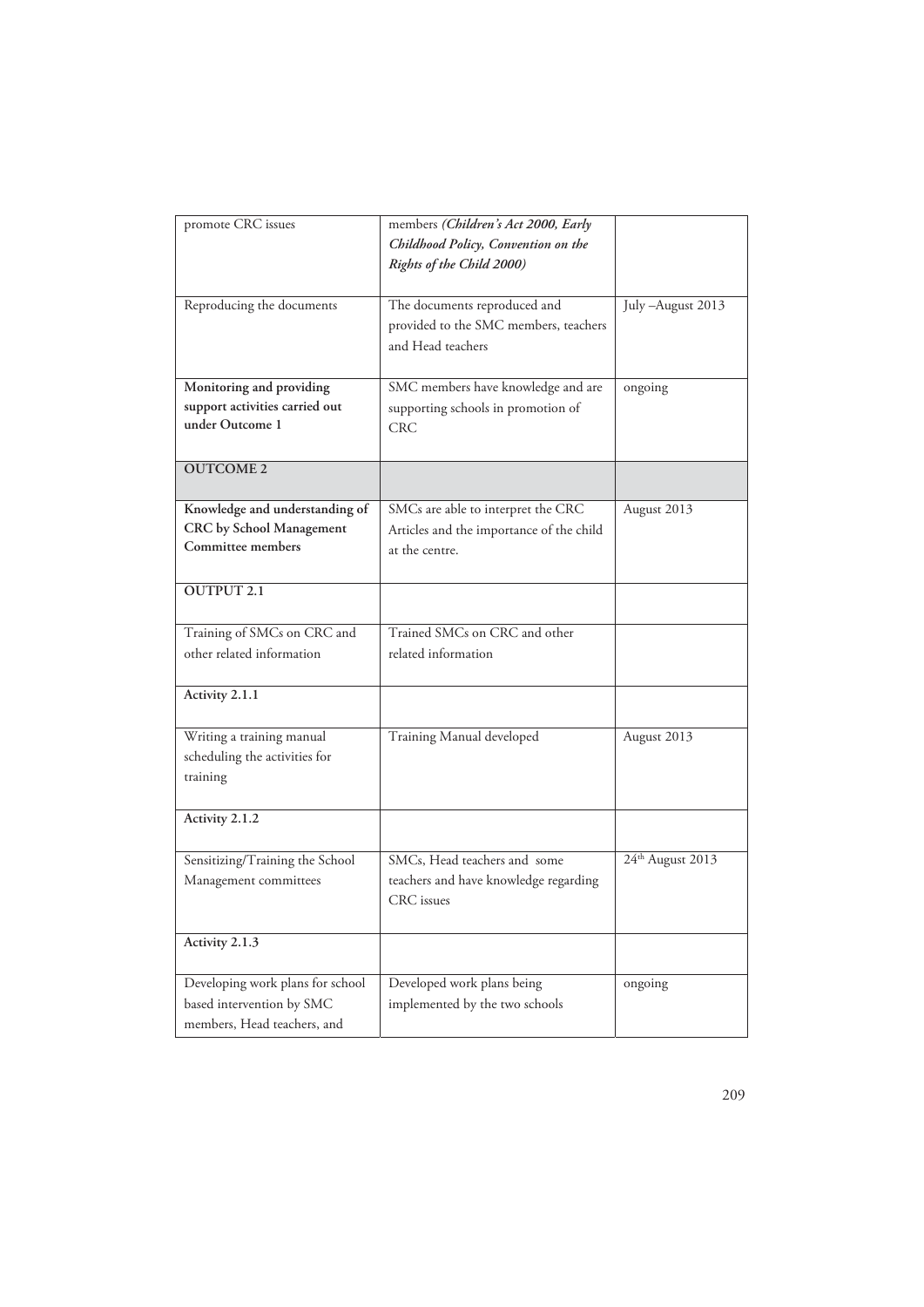| teacher of the two schools                                                    |                                                                         |                                  |
|-------------------------------------------------------------------------------|-------------------------------------------------------------------------|----------------------------------|
| Monitoring and providing<br>support activities carried out<br>under Outcome 2 | SMCs members implementthe activities<br>developed in the work plan      | ongoing                          |
| <b>OUTCOME 3</b>                                                              |                                                                         |                                  |
| <b>Improved School Environment</b>                                            |                                                                         |                                  |
| <b>OUTPUT 3.1</b>                                                             |                                                                         |                                  |
| Creating safe and secure<br>environment                                       | Safe and secure environment created                                     | Dec 2013 to June<br>2014         |
| Activity 3.1.1                                                                |                                                                         |                                  |
| Provision of meals to all children                                            | All children are fed at school                                          | ongoing                          |
| Activity 3.1.2                                                                |                                                                         |                                  |
| Formation of functional and<br>effective school clubs                         | Functional children's on CRC related<br>issues                          | Second week of<br>September 2013 |
| Activity 3.1.3                                                                |                                                                         |                                  |
| Displaying Educative information<br>in the class room                         | Educative information that supports<br>CRC displayed in the class rooms | ongoing                          |
| Activity 3.1.4                                                                |                                                                         |                                  |
| Creating a talking compound                                                   | Messages promoting CRC displayed                                        | Second week of<br>September 2013 |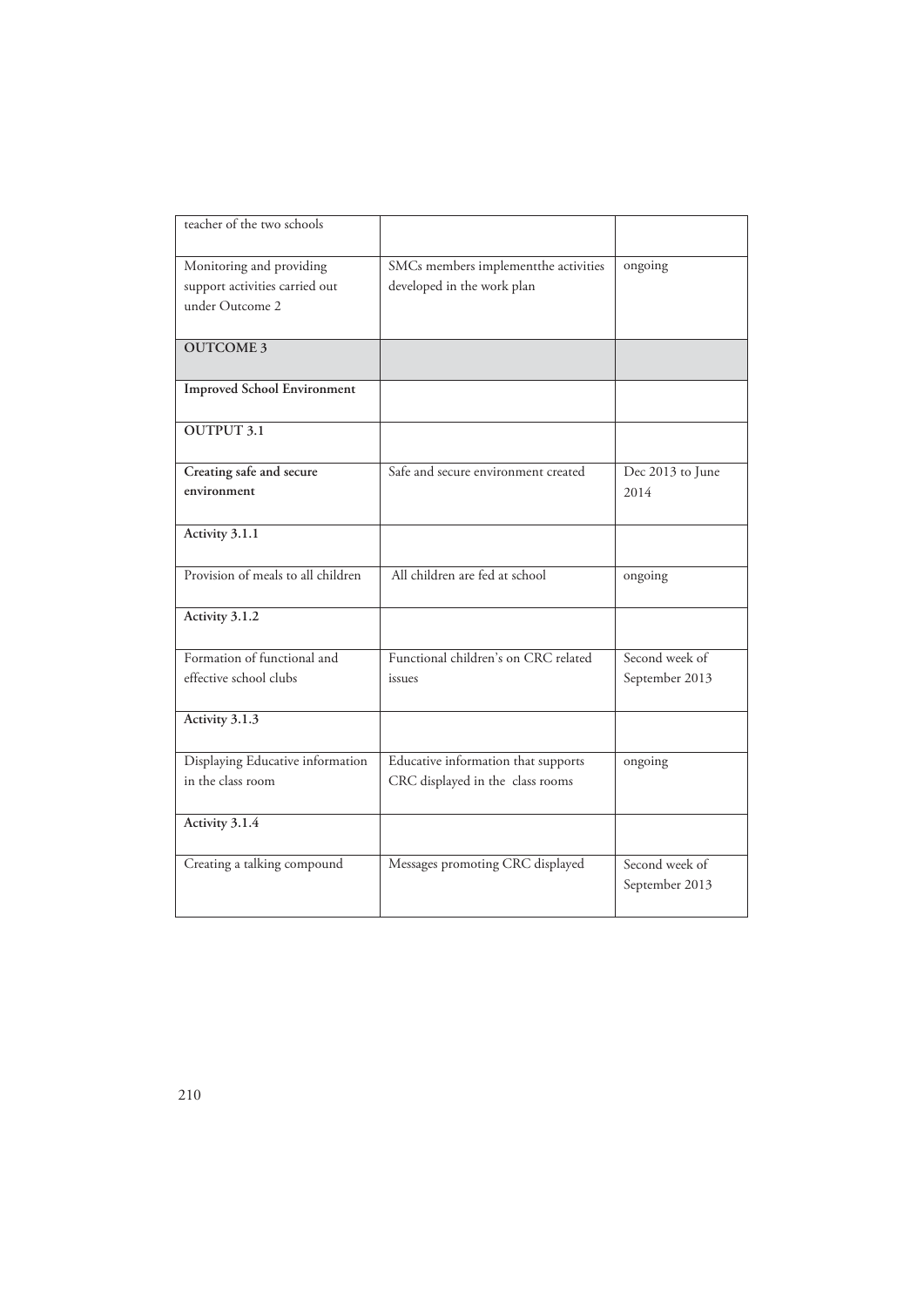| Activity 3.1.5                    |                                          |                 |
|-----------------------------------|------------------------------------------|-----------------|
| Provision of sanitary facilities  | Available sanitary facilities            | First week of   |
|                                   |                                          | September 2013  |
|                                   |                                          |                 |
| Monitoring and providing          | SMCs support and monitor provision       | ongoing         |
| support activities carried out    | of safe and child friendly environment   |                 |
| under Outcome 3                   |                                          |                 |
| <b>OUTCOME 4</b>                  |                                          |                 |
|                                   |                                          |                 |
| Increased collaboration between   |                                          |                 |
| communities and the school        |                                          |                 |
|                                   |                                          |                 |
| <b>OUTPUT 4.1</b>                 |                                          |                 |
|                                   |                                          |                 |
| Schools participating in the      | School participation in the community    | ongoing         |
| community activities.             | activities carried out                   |                 |
|                                   |                                          |                 |
| Activity 4.1.1                    |                                          |                 |
|                                   |                                          |                 |
| Holding school open days          | Pupils and parents participate in school | Second week of  |
|                                   | open days                                | November 2013   |
|                                   |                                          |                 |
| Activity 4.1.2                    |                                          |                 |
|                                   |                                          |                 |
| Pupils participating in community | Pupils participate in community work     | 3 November 2013 |
| work at least once every month    |                                          |                 |
|                                   |                                          |                 |
| Monitoring and providing          | SMC members monitor and provide          | ongoing         |
| support activities under          | support supervision                      |                 |
| Outcome 4                         |                                          |                 |
|                                   |                                          |                 |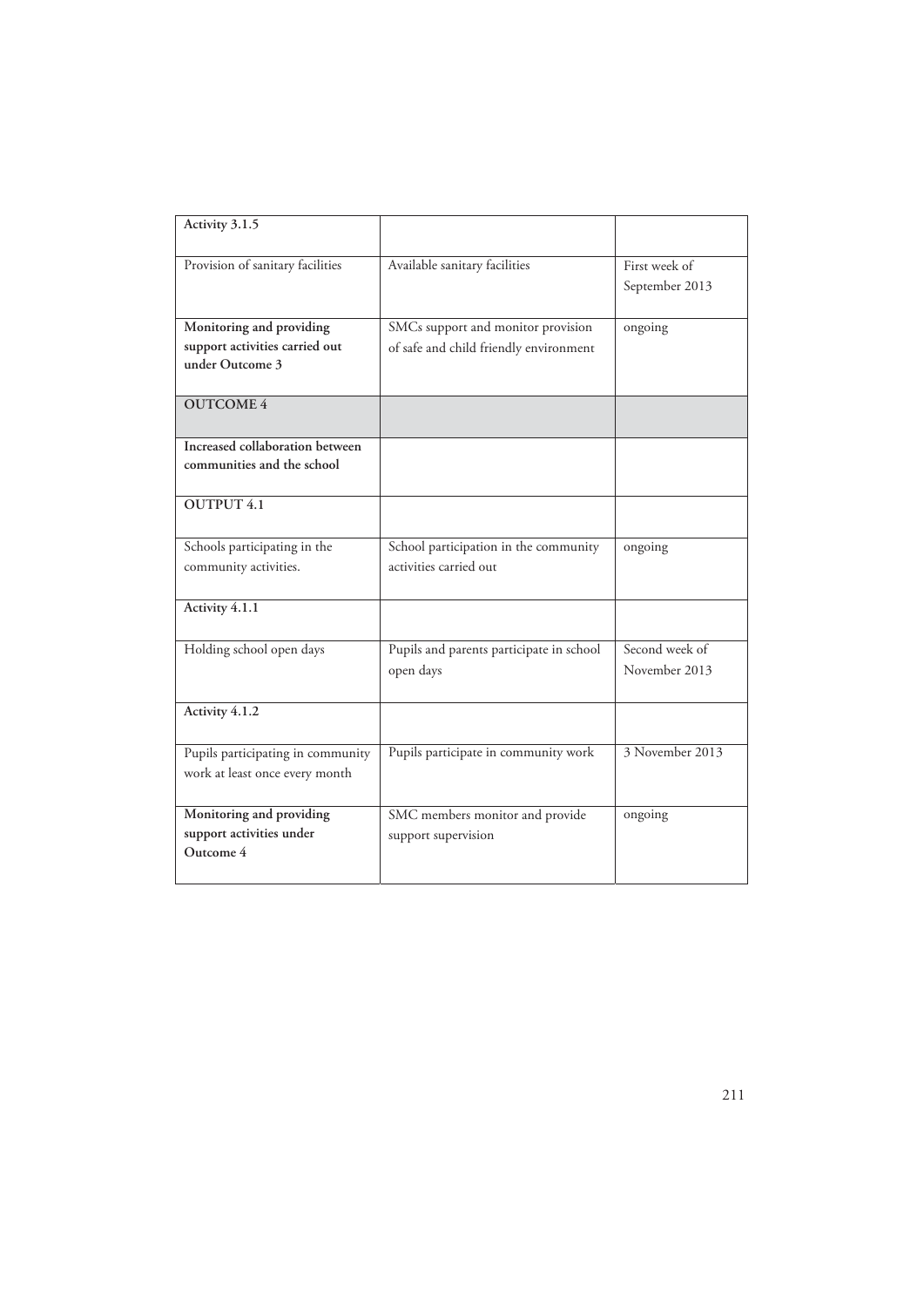# **Appendix II**

# **PHOTOS OF THE PROJECT SCHOOLS**



Katwe P/S entrance



Katwe P/S classes



Katwe P/S pupils in the classroom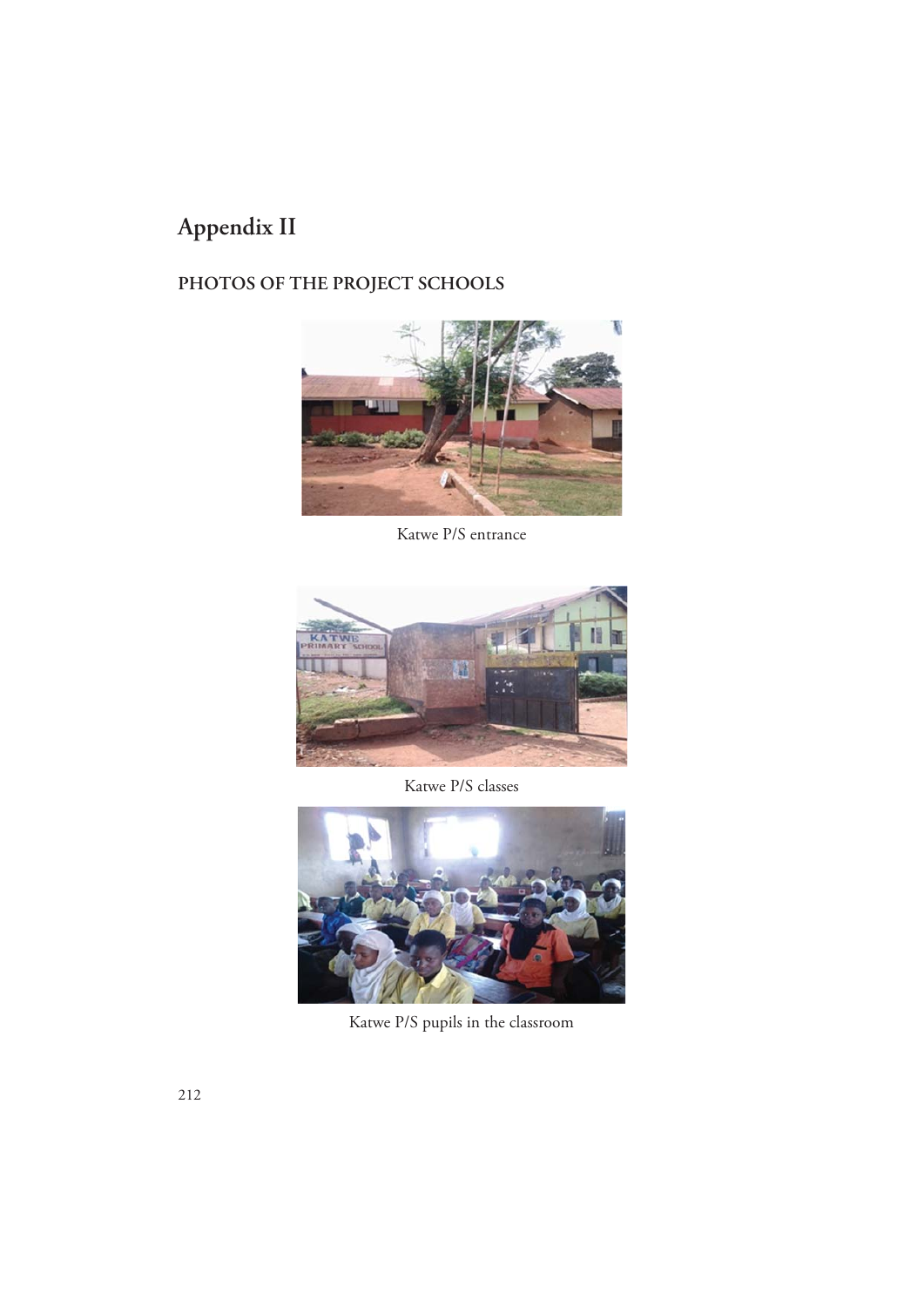

St. Paul's playground



St Paul's collapsed latrine



St. Paul P/S pupils in the classroom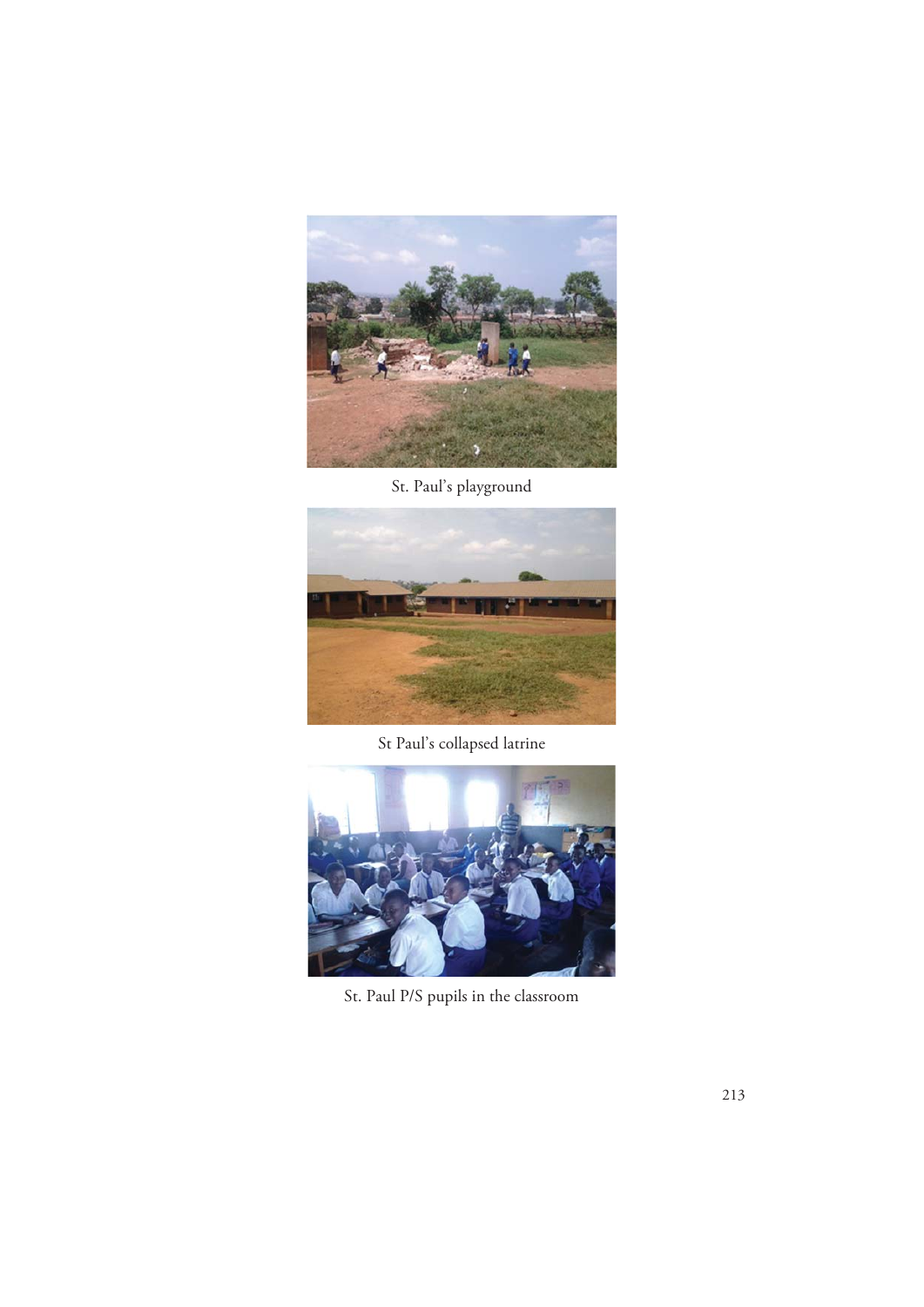# **Appendix III**

# **QUESTIONNAIRES**

| i)              |                 |                       |                                                            |        |    |        |                                                                              |    |       | For both Head Teacher and teachers This questionnaire is to be filled by the Headteacher and |
|-----------------|-----------------|-----------------------|------------------------------------------------------------|--------|----|--------|------------------------------------------------------------------------------|----|-------|----------------------------------------------------------------------------------------------|
|                 |                 |                       |                                                            |        |    |        | some questions are directly linked to the teachers and indicated accordingly |    |       |                                                                                              |
| $\mathbf{ii}$ ) |                 |                       | Use simple short and plain statements where applicable.    |        |    |        |                                                                              |    |       |                                                                                              |
|                 |                 |                       | Section A: Background information                          |        |    |        |                                                                              |    |       |                                                                                              |
| 1.              | School name     | School identification |                                                            |        |    |        |                                                                              |    |       |                                                                                              |
|                 |                 |                       |                                                            |        |    |        |                                                                              |    |       |                                                                                              |
| Gender          |                 |                       |                                                            |        |    |        |                                                                              |    |       |                                                                                              |
| Telephone       |                 |                       |                                                            |        |    |        |                                                                              |    |       |                                                                                              |
|                 | Class taught    |                       |                                                            |        |    |        |                                                                              |    |       |                                                                                              |
|                 | Subject taught  |                       |                                                            |        |    |        |                                                                              |    |       |                                                                                              |
| 2.              |                 |                       | What is the total enrolment of your school?                |        |    |        |                                                                              |    |       |                                                                                              |
| Category        |                 |                       | Enrolment                                                  |        |    |        |                                                                              |    | Total |                                                                                              |
|                 |                 |                       | Male                                                       |        |    | Female |                                                                              |    |       |                                                                                              |
|                 | Total enrolment |                       |                                                            |        |    |        |                                                                              |    |       |                                                                                              |
| 3.<br>Category  |                 |                       | What is the total enrolment of your class?<br>Enrolment    |        |    |        |                                                                              |    | Total |                                                                                              |
|                 |                 |                       | Male                                                       |        |    | Female |                                                                              |    |       |                                                                                              |
|                 | Total enrolment |                       |                                                            |        |    |        |                                                                              |    |       |                                                                                              |
|                 |                 |                       | Section B: Appreciation of child rights in schools         |        |    |        |                                                                              |    |       |                                                                                              |
| 4.              |                 |                       | Do you have a School Management Committee?                 |        |    |        |                                                                              |    |       |                                                                                              |
|                 | Yes             |                       |                                                            | No     |    |        |                                                                              |    |       |                                                                                              |
| 5.              |                 |                       | Do you hold School Management Committee meetings per term? |        |    |        |                                                                              |    |       |                                                                                              |
|                 | Yes             |                       |                                                            | No     |    |        |                                                                              |    |       |                                                                                              |
| 6.              |                 |                       |                                                            |        |    |        | If Yes, How many meetings do you organize per term?                          |    |       |                                                                                              |
| 7.              | What            | child                 | rights                                                     | issues | do | you    | discuss                                                                      | in | these | meetings?                                                                                    |
| 8.              |                 |                       |                                                            |        |    |        |                                                                              |    |       | Do you plan and sensitize parents, teachers and the community on the need to promote child   |
|                 |                 |                       | rights in the school and the community?                    |        |    |        |                                                                              |    |       |                                                                                              |
|                 | Yes             |                       |                                                            | No     |    |        |                                                                              |    |       |                                                                                              |
|                 |                 |                       | If Yes, what things do you talk about?                     |        |    |        |                                                                              |    |       |                                                                                              |
|                 |                 |                       |                                                            |        |    |        |                                                                              |    |       |                                                                                              |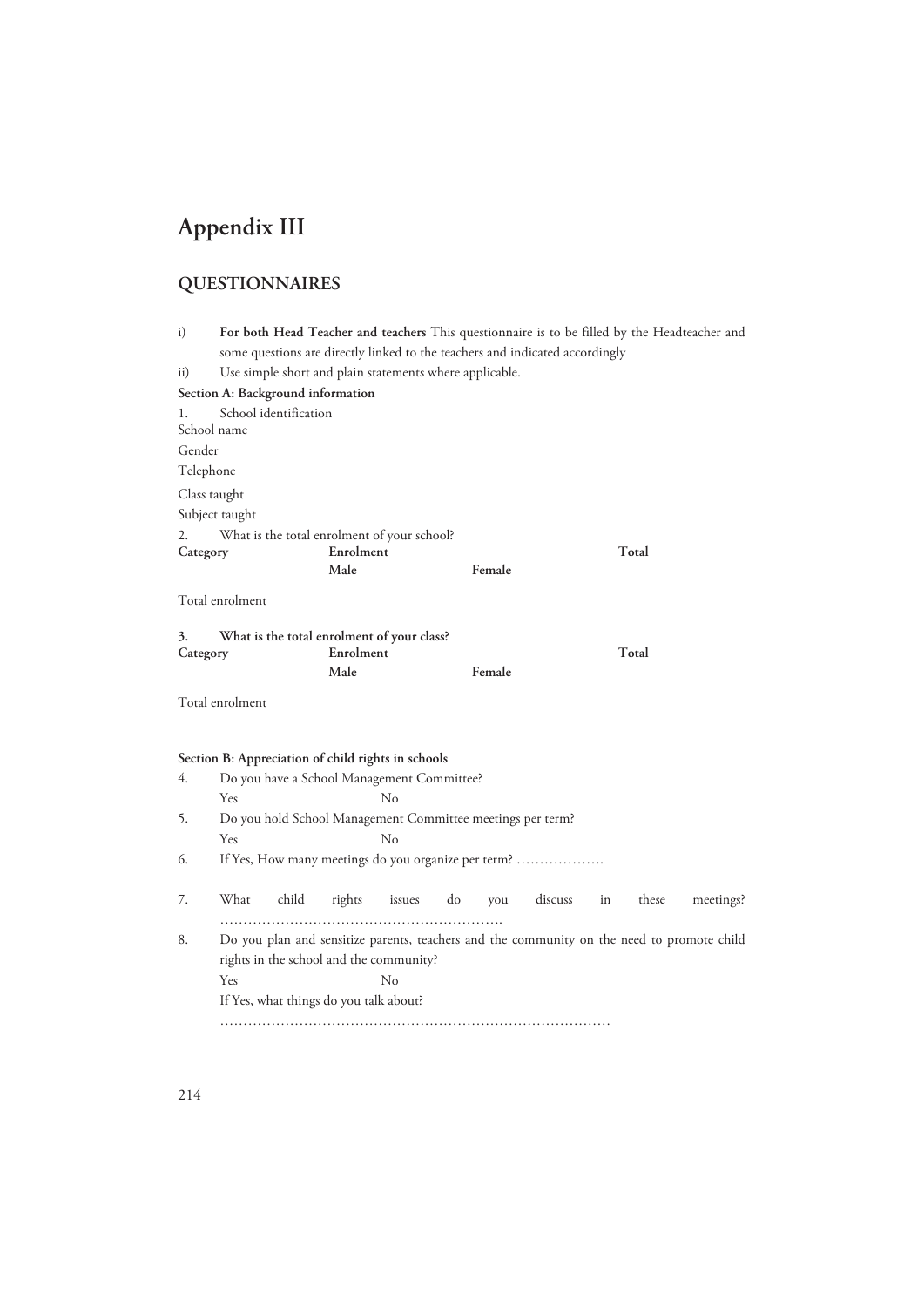| 9.                   | Do you plan and sensitize parents, teachers, pupils and the community on the danger of different<br>forms of child abuse and ways of preventing them? |
|----------------------|-------------------------------------------------------------------------------------------------------------------------------------------------------|
|                      | Yes<br>No                                                                                                                                             |
|                      | If Yes, how is it being carried out?                                                                                                                  |
|                      |                                                                                                                                                       |
| 10.                  | What do you use to deliver information on child rights to the pupils? (please tick and explain                                                        |
|                      | how you use it) (teacher)<br>Yes<br>No                                                                                                                |
| a)                   | Prefects Body                                                                                                                                         |
| b)                   | Displaying hard copies (print material) on the school notice board                                                                                    |
| c)                   | School assembly                                                                                                                                       |
| d)                   | Others, specify                                                                                                                                       |
|                      |                                                                                                                                                       |
| 11.                  | How have you ensured smooth running of the school as a manager and in particular                                                                      |
|                      | incorporation of child rights issues? (please tick)                                                                                                   |
|                      | No<br>Yes                                                                                                                                             |
| a)                   | By disciplining teachers to respect children while they too demand for respect                                                                        |
| b)                   | Preparing pupils to identify and promote their rights                                                                                                 |
| C)                   | Prepare reports for school management committees                                                                                                      |
| d)                   | Prepare reports for school assembly                                                                                                                   |
| e)                   | Communication (use of proper communication channels to the entire school                                                                              |
|                      | community                                                                                                                                             |
| $\ddot{\phantom{1}}$ | Preparing of end of Term parents reports/circular with emphasis to their                                                                              |
|                      | observation to child rights issues                                                                                                                    |
|                      | The teacher and Head teacher are expected to respond to questions 13 to 18                                                                            |
| 12.                  | a) Have a child rights issues been incorporated and implemented at your school?                                                                       |
|                      | Yes<br>No                                                                                                                                             |
|                      | b) If Yes, how have they been handled/incorporated?                                                                                                   |
|                      |                                                                                                                                                       |
|                      | If No, why?<br>a)                                                                                                                                     |
|                      |                                                                                                                                                       |
|                      |                                                                                                                                                       |
| 13.                  | Have you had any formal training on implementation of child rights issues?                                                                            |
|                      | $N_{\Omega}$ and $N_{\Omega}$<br>$Y_{\rho c}$                                                                                                         |
| 14.                  |                                                                                                                                                       |
| 15.                  | Was the training relevant to the needs of your profession and in particular child rights?                                                             |
|                      | Yes<br>No                                                                                                                                             |
|                      | Please explain your answer                                                                                                                            |
| 16.                  | Was the training relevant to the needs of your pupils' requirements especially on child rights?                                                       |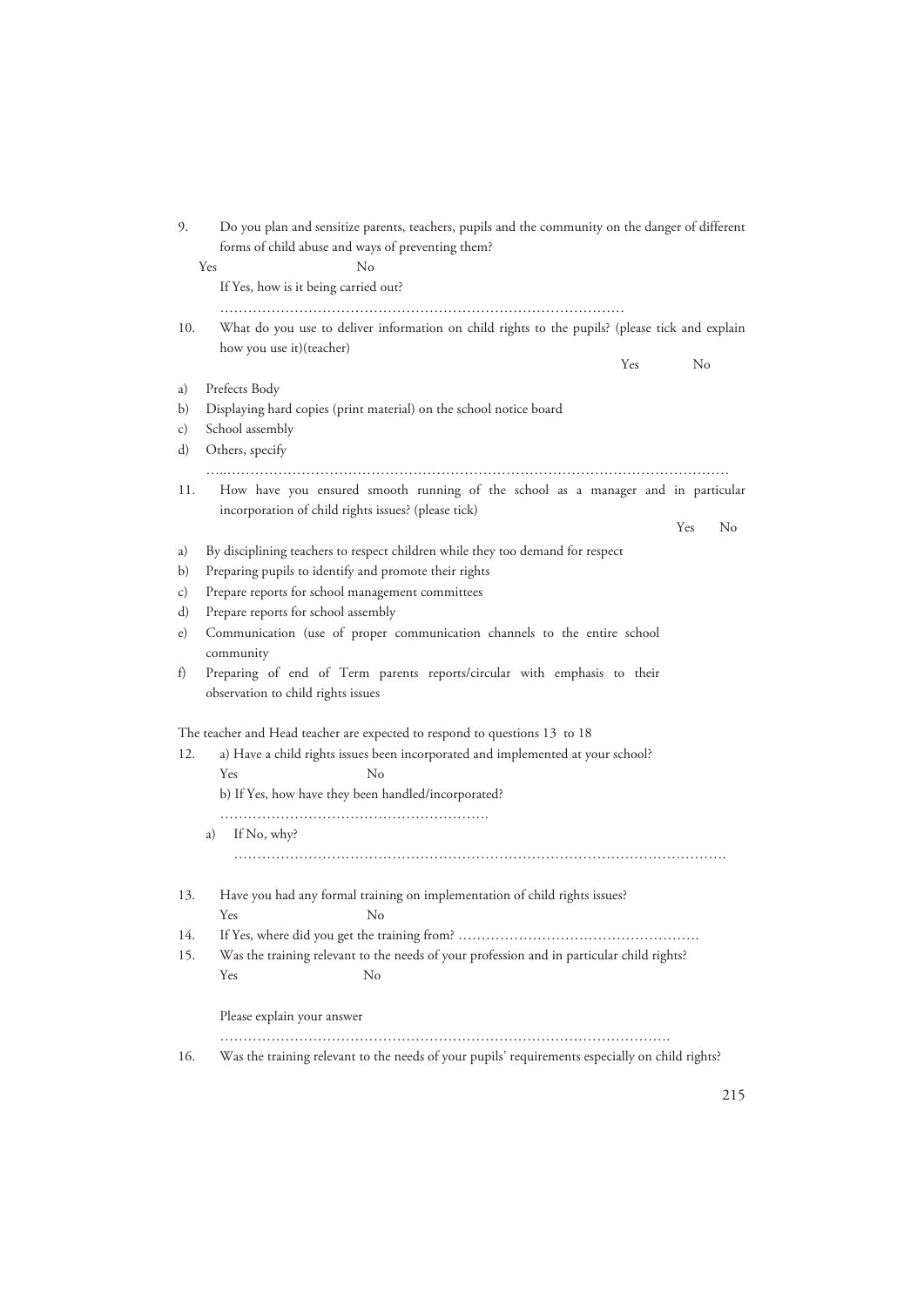|     | Yes<br>No                                                                                                                           |
|-----|-------------------------------------------------------------------------------------------------------------------------------------|
|     |                                                                                                                                     |
|     | If No, in what areas would you want help/training in relation to child rights? Please list them.                                    |
|     | Section C: Availability of child rights publications in the school(both the headteacher and teacher)                                |
| 17. | Do you have child rights publications in your school to guide the school in handling child rights<br>issues?                        |
|     | Yes<br>$\rm No$                                                                                                                     |
| 18. | If Yes, what particular publications do you have at your disposal (please tick)<br>Total No. of copies in the school<br><b>Item</b> |
| a   | Child Rights Convention publication                                                                                                 |
| b   | Hearing Children's Voices                                                                                                           |
| C   | Save the Children publication on child rights                                                                                       |
| d   | Videos on children rights                                                                                                           |
|     | Other (specify)                                                                                                                     |
| 19. | If No, what are the problems that have blocked your access to these publications?                                                   |
|     |                                                                                                                                     |
|     | Section D: Child rights and pupil/teacher achievements                                                                              |
| 20. | Do you give guidance and counseling to pupils incase abuse has occurred?                                                            |
| Yes | $\rm No$                                                                                                                            |
| 21. | If Yes, what guidance is given?                                                                                                     |
| 22. | Do you give guidance and counseling to particular parents incase abuse has occurred?                                                |
|     | Yes<br>No                                                                                                                           |
| 23. | If Yes, what guidance is given?                                                                                                     |
|     |                                                                                                                                     |
| 24. | Do you think child rights issues have an impact on effective teaching and learning?<br>Yes<br>No                                    |
| 25. | If Yes, what are some of the benefits you have noticed in terms of:                                                                 |
|     | Pupil participation<br>a)                                                                                                           |
|     | Pupil performance in relation to results/exams<br>b)                                                                                |
|     |                                                                                                                                     |
|     | Maintaining discipline<br>c)                                                                                                        |
| 26. | If No, why?                                                                                                                         |
| 27. | What achievements have you gained by incorporating child rights issues into the whole school                                        |
|     | development plan including teaching and learning?                                                                                   |
| 28. | How have you found child rights issues useful in implementing daily routine work as a Head                                          |
|     | teacher?                                                                                                                            |

216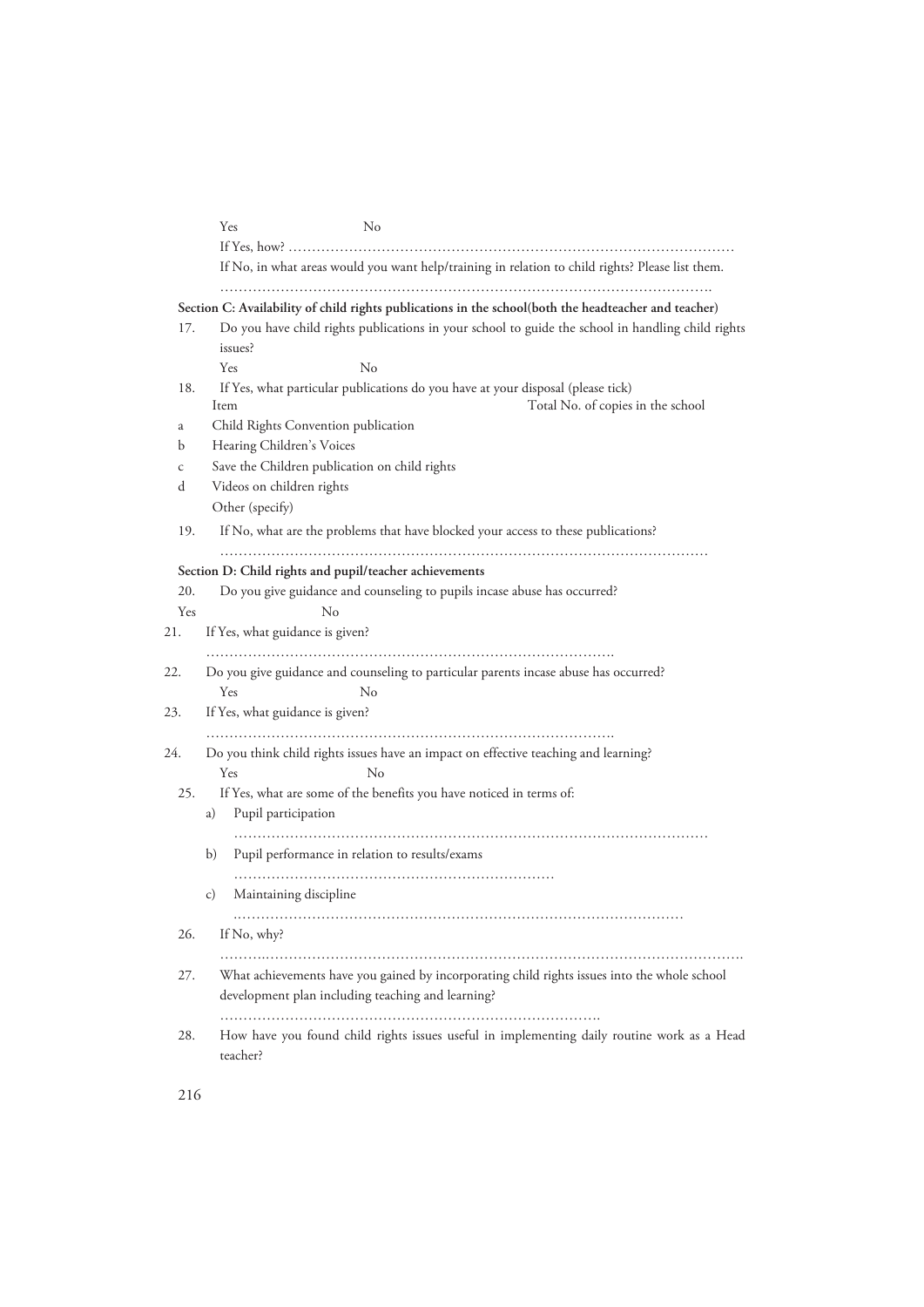| 29. |                 | What challenges do you face in the day to day running of the school in relation to (head teacher)                                       |
|-----|-----------------|-----------------------------------------------------------------------------------------------------------------------------------------|
|     | i)              | Pupil participation                                                                                                                     |
|     | $\mathbf{ii}$   | Pupil academic performance                                                                                                              |
|     | iii)            | Pupil attendance                                                                                                                        |
| 30. |                 | How best can we come up with solutions to the above challenges?                                                                         |
|     |                 | Section E: Child rights and parents' participation (both the head teacher and teacher)                                                  |
| 31. |                 | Do you think parents handle child rights issues well at the school?                                                                     |
| Yes |                 | $\rm No$                                                                                                                                |
| 32. |                 | If No, what makes parents not to participate in implementing child rights related programs at<br>your school?                           |
| 33. |                 | Suggest what can be done to increase parents' participation in child rights related programs at<br>your school?                         |
|     |                 |                                                                                                                                         |
|     |                 | Section F: Appreciation of child rights in schools (Teacher Responses only)                                                             |
| 1.  |                 | Do you use any of the rights publications in preparing for the teaching and learning?                                                   |
| Yes |                 | $\rm No$                                                                                                                                |
| 2.  |                 | If Yes, what particular publications do you have at your disposal (please tick)                                                         |
|     | Publication     | Total No. of copies in the school                                                                                                       |
|     |                 | Child rights convention                                                                                                                 |
|     |                 | Hearing children's voices                                                                                                               |
|     |                 | Save the children publication on child rights                                                                                           |
|     |                 | Videos on children rights                                                                                                               |
| 3.  | Other (specify) |                                                                                                                                         |
|     |                 |                                                                                                                                         |
|     | a)              | you use it)<br>Prefects body                                                                                                            |
|     | b)              | Hard copies (print material) on the school notice board                                                                                 |
|     | C)              | School assembly                                                                                                                         |
|     | d)              |                                                                                                                                         |
| 4.  |                 | What are the other uses of child rights publications?                                                                                   |
|     | a)              | Research                                                                                                                                |
|     | b)              | Preparing pupils to identify and promote their rights                                                                                   |
|     | c)              | Prepare reports for school management committees                                                                                        |
|     | d)              | What do you use to deliver information on child rights to the pupil (please tick and explain how<br>Prepare reports for school assembly |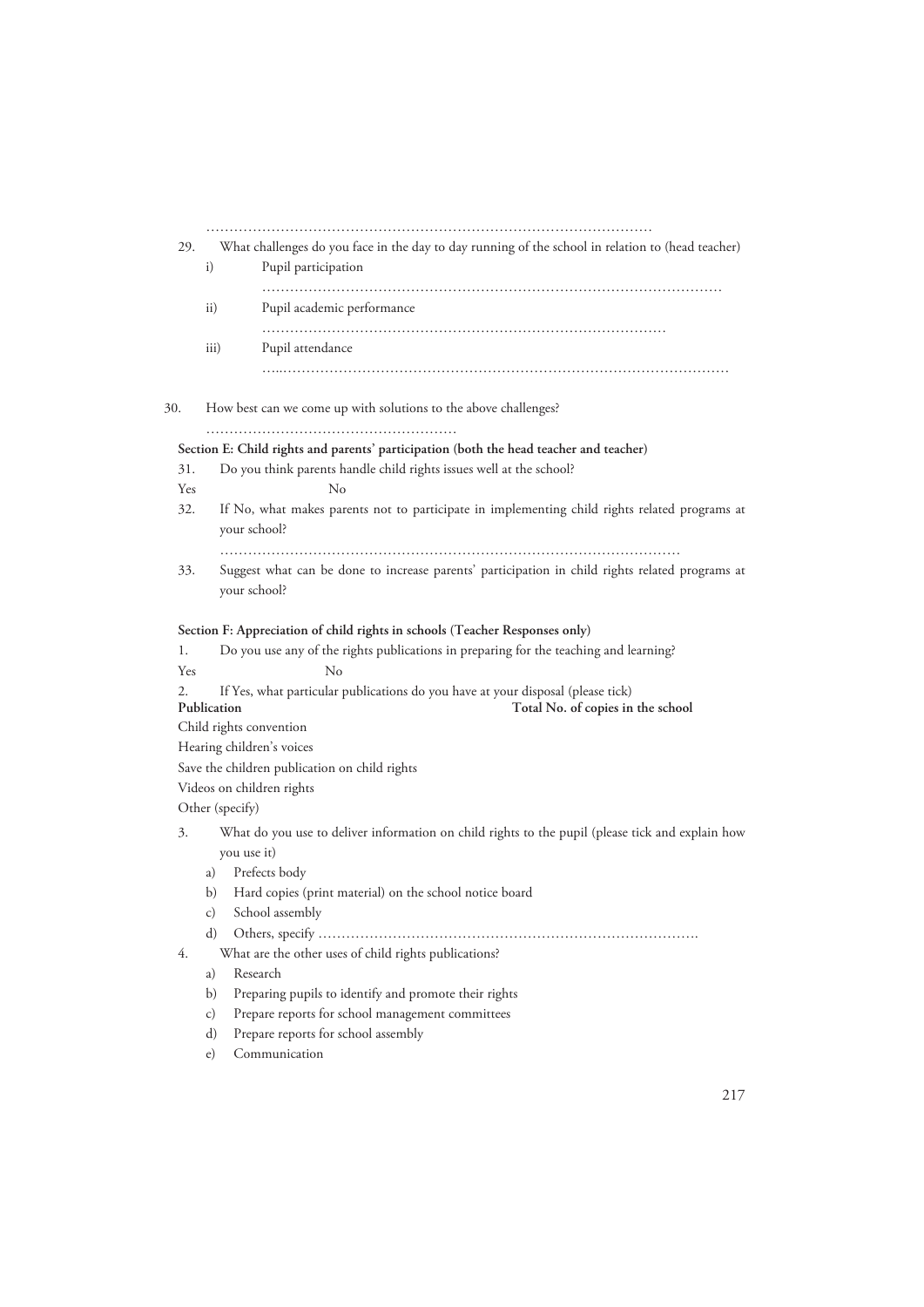| 5.  | Do you have child rights documents in your school?                                                                                          |
|-----|---------------------------------------------------------------------------------------------------------------------------------------------|
| Yes | No                                                                                                                                          |
| 6.  | If No, what are the problems that have blocked your access to these publications?                                                           |
|     | Section H: Child rights and pupil/teacher achievements                                                                                      |
| 7.  | Do you think child rights issues have an impact on pupil performance?                                                                       |
| Yes | $\rm No$                                                                                                                                    |
| 8.  | If Yes, what are some of the benefits you have noticed in terms of:                                                                         |
| a)  | Pupil participation in class                                                                                                                |
| b)  | Results in exams                                                                                                                            |
|     |                                                                                                                                             |
| c)  | Pupil school friendly atmosphere                                                                                                            |
| 9.  | If No, what should be done to incorporate child rights issues for improvement of pupils'<br>performance?                                    |
| 10. | What achievements have you gained by incorporating child rights issues into the whole school<br>activities including teaching and learning? |
| 11. | What benefits have you achieved as a teacher in implementing child rights issues while dealing with                                         |
|     | your pupils?                                                                                                                                |
| 12. | How have you found child rights issues useful in implementing daily routine work as a teacher?                                              |
|     |                                                                                                                                             |
| 13. | What challenges do you face in the day to day interaction with the pupils?                                                                  |
| 14. | How best can we improve the implementation of child rights issues in school management?                                                     |
|     | Section I: Child rights and Women                                                                                                           |
| 15. | Do you think women handle child rights issues well at the school?                                                                           |
| Yes | No                                                                                                                                          |
| 16. | If No what is limiting the participation of women in implementing child rights related programs                                             |
|     | at the school?                                                                                                                              |
| 17. | Suggest what can be done to increase female participation in child rights related programs at the                                           |
|     | school.                                                                                                                                     |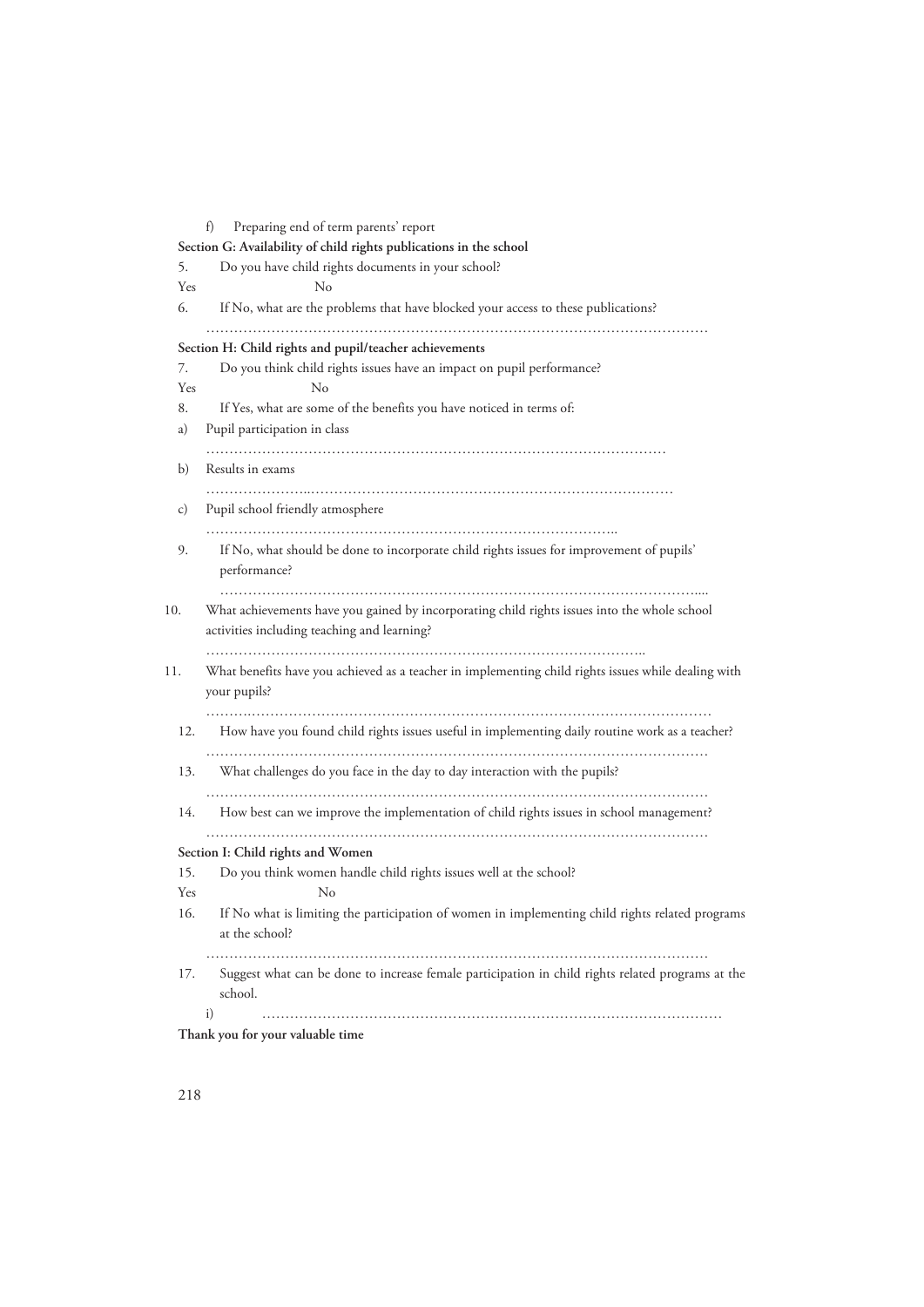# **Appendix IV**

### **TRAINING MANUAL FOR SCHOOL MANAGEMENT COMMITTEES, HEADTEACHERS AND TEACHERS AREAS OF FOCUS FOR SENSITISATION FOR THE SMCs**

- Child rights
- Roles and responsibilities of SMCs in promoting child rights
- Incorporating child rights issues in the school programme

### **SESSION1: CHILD RIGHTS**

### **Introduction**

The issue of children and how we care for them has been recognized by the UN to the extent that there is the Convention on the protection of children. This is a law many countries have subscribed to, including Uganda.

Children have needs which have to be fulfilled or met if they are to grow and develop to full potential in all aspects. These needs are then translated in their rights. All children must be given their rights regardless of their race, age, colour, religion etc. These rights need to cover provision, participation and protection so that the child can be helped to develop holistically. The Uganda constitution recognizes the rights of the child which should not be violated.

This session therefore will equip you with the knowledge about: the concept of child rights, its importance, child rights and responsibilities and the roles of the different stakeholders in meeting them.

### **Duration: 2 hours**

**Competences:** 

- Explains what child rights are
- Gives the importance of child rights.
- Identifies the child's rights and responsibilities
- Mention the roles of various stakeholders in promoting the child rights and responsibilities

### **Content Outline**

- Concept of child rights
- The importance of child rights.
- Child's rights and responsibilities
- Roles of various stakeholders in promoting the child rights and responsibilities.

### **Methods**

- Group discussion
- Think-pair-share
- Brain storming
- Role play

#### **Procedure**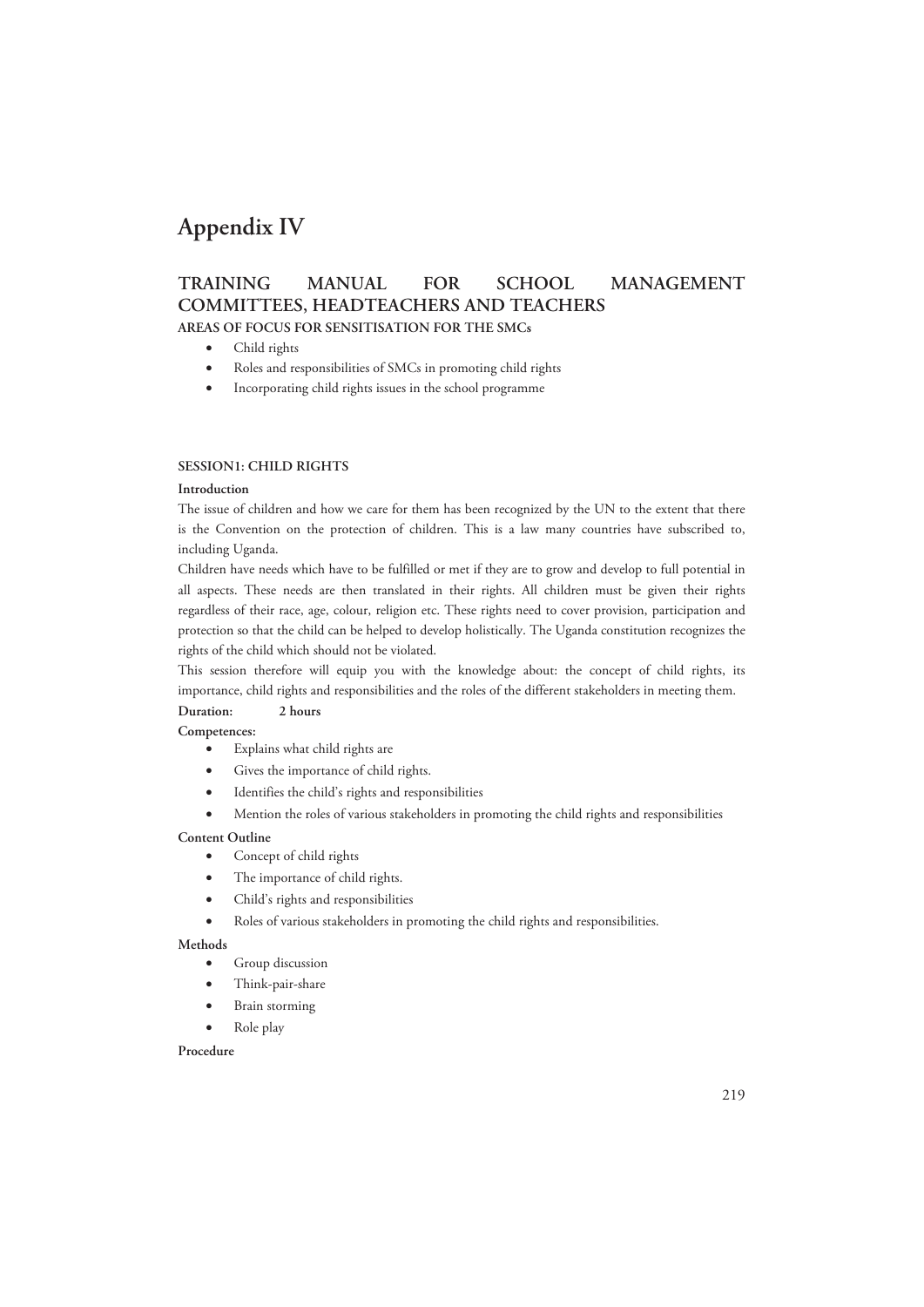| Time             | <b>Steps</b> | Competences                                                       | <b>Activities</b>                                                                                                             | Resources                                                                                                                                                                    |
|------------------|--------------|-------------------------------------------------------------------|-------------------------------------------------------------------------------------------------------------------------------|------------------------------------------------------------------------------------------------------------------------------------------------------------------------------|
| 10mins           | $\mathbf{I}$ | Explains background of<br>child rights                            | participants listen to the<br>background and note<br>the key points                                                           | Trainee Manual.<br>$\bullet$                                                                                                                                                 |
| 20mins           | $\mathbf{H}$ | what<br>child<br>Explains<br>rights are                           | Through<br>think<br>pair<br>share<br>participants<br>what<br>child<br>explain<br>rights are<br>The facilitator wraps up       | Flip charts<br>$\bullet$<br>Markers<br>$\bullet$<br>Masking tape<br>$\bullet$<br>CRC documents<br>$\bullet$<br><b>ECD Policy</b><br>$\bullet$<br>Children's act<br>$\bullet$ |
| 30mins           | III          | Gives the importance of<br>child rights                           | Through<br>group<br>discussion<br>participants<br>give the importance of<br>child rights.<br>The facilitator wraps up         | Flip charts<br>$\bullet$<br>Markers<br>$\bullet$<br>Masking tape<br>$\bullet$<br>CRC documents<br>$\bullet$<br><b>ECD Policy</b><br>$\bullet$<br>Children's act<br>$\bullet$ |
| $40 \text{mins}$ | 1V           | Identifies<br>child's<br>the<br>rights<br>and<br>responsibilities | Through brain storming<br>participants identify the<br>child<br>rights<br>and<br>responsibilities<br>The facilitator wraps up | CRC documents<br>$\bullet$<br>Children's act<br>$\bullet$                                                                                                                    |

### **Proof of learning (50 minutes)**

Participants role play how child rights and responsibilities are promoted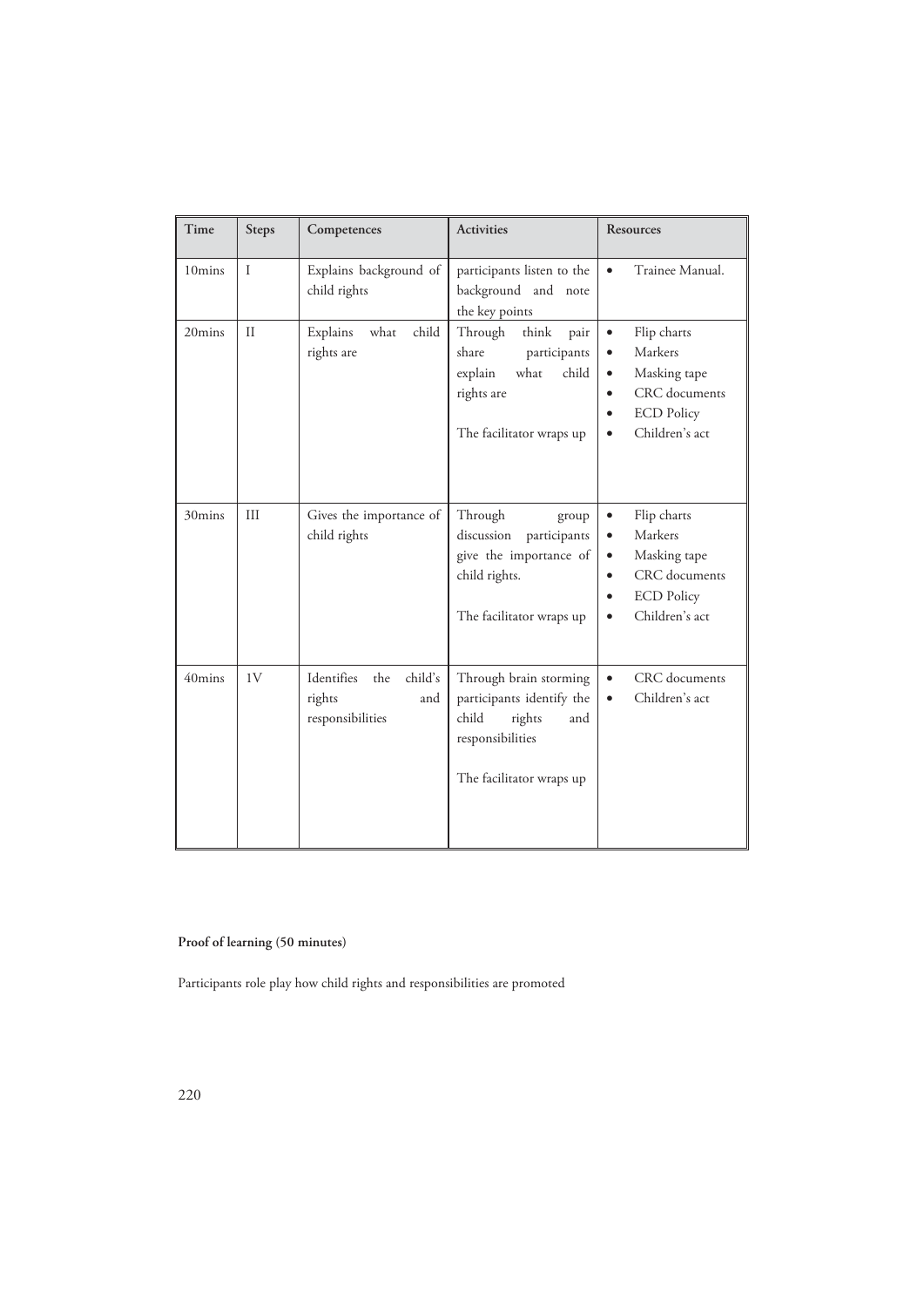#### **SESSION 2: Roles and responsibilities of SMCs in promoting the 3Ps**

### **Introduction**

The Government of Uganda realized that schools had many gaps which hindered the smooth running and the quality of education in primary schools. This brought about many education reforms which catered for various education managers among whom are SMCs.

School Management Committee is an organ that governs the schools on behalf of the government as provided for in the Education Act 2008. They are charged with the sole responsibility of improving the quality of education provided to the children as well as to create a learning environment which is safe and friendly to the child. SMCs as leaders are an important component in our schools; therefore, they need to know the rights of the children.

This session, introduces you to roles and responsibilities as SMCs in promoting the 3Ps, the importance and the responsibilities of the SMCs and also identify different stakeholders to work with. In this session you will look at the 3Ps and how you can incorporate the issues within your School Management Committees.

**Duration: 2hours** 

#### **Competences:**

- Explains the roles of school management committees
- Explains the importance of School Management committees
- Identifies the responsibilities of school management committees
- Identifies different stakeholders to work

### **Content Outline**

- Members of the school management committees
- Importance of School Management committees
- Roles of School Management Committees
- Responsibilities of school management committees
- Different school stakeholders

### **Methods**

- Group discussion
- Think pair share
- **Demonstration**
- Observation

#### **Procedure**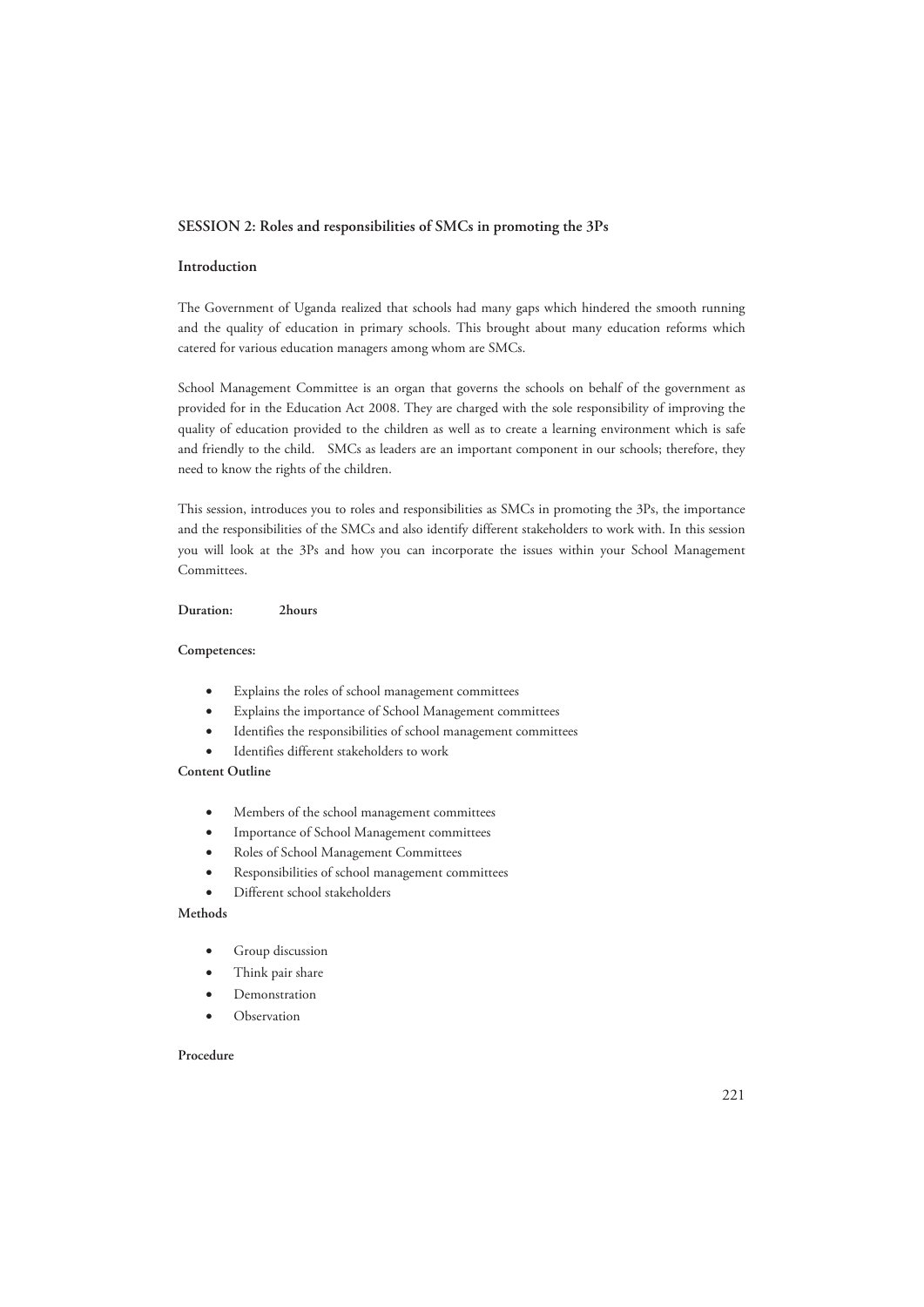| Time  | <b>Steps</b> | Competences                                                              | <b>Activities</b>                                                                                          | <b>Resources</b>                                                                                                                |
|-------|--------------|--------------------------------------------------------------------------|------------------------------------------------------------------------------------------------------------|---------------------------------------------------------------------------------------------------------------------------------|
| 10min | $\mathbf{I}$ | Explains background<br>of SMC                                            | Participants listen to the<br>background and note<br>the key points                                        | Trainee Manual.<br>$\bullet$                                                                                                    |
| 20    | $\mathbf{H}$ | Explains the roles of<br>School Management<br>Committees                 | Through think pair<br>share participants<br>explain the roles of SMC<br>The facilitator wraps up           | School<br>Management<br>committee 2007<br>handbook                                                                              |
| 20    | III          | Explains the<br>importance of School<br>Management<br>committees         | Through group<br>discussion participants<br>give the importance of<br>SMC.<br>The facilitator wraps up     | School Management<br>$\bullet$<br>committee handbook<br>2007<br>Flip Chart<br>$\bullet$<br>Markers<br>$\bullet$                 |
| 20    | IV           | Identifies the<br>responsibilities of<br>School Management<br>Committees | Through brain storming<br>participants identify the<br>responsibilities of SMC<br>The facilitator wraps up | School Management<br>$\bullet$<br>handbook<br>committee<br>$\bullet$<br>2007<br>Flip Chart<br>$\bullet$<br>Markers<br>$\bullet$ |
| 10    | V            | Identifies different<br>stakeholders to work                             | In groups participants<br>identify different<br>stakeholders<br>The facilitator wraps up                   | Flip chart<br>$\bullet$<br>Markers                                                                                              |

**Proof of learning (50 minutes)** 

Participants read the case study and answer questions.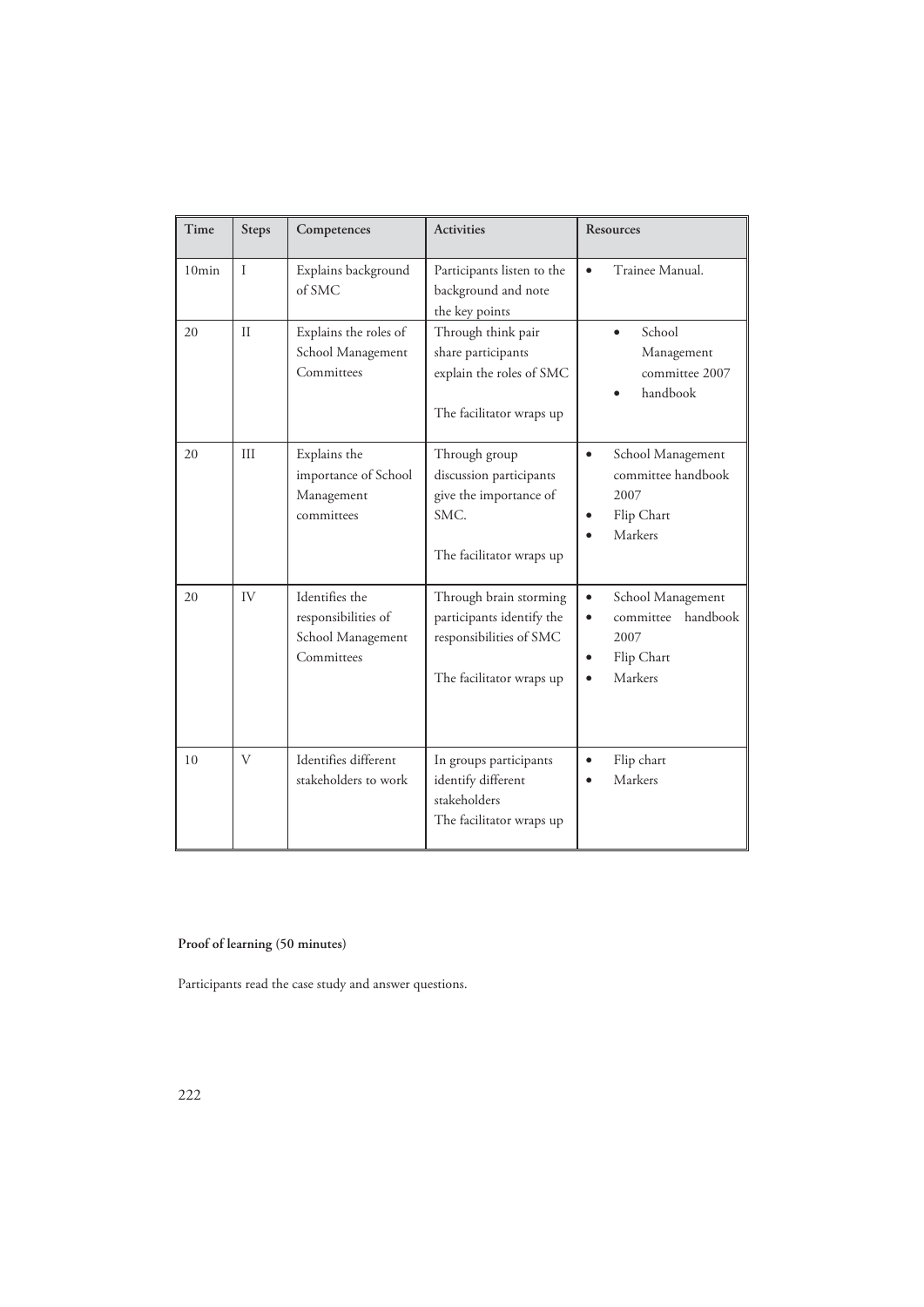#### **SESSION 3: Incorporating child rights issues in the school program**

### **Introduction**

Management of the schools should appreciate the international law on the child. Knowledge of the law therefore requires that the school management endeavours to incorporate child rights issues in the school program. Uganda has incorporated child rights issues in the school curriculum and in many school programs which have brought about safe school for children to learn from. These schools have also changed the methods of teaching from teacher centred to child centred methods.

Children need to have a conducive learning environment which will create a safe and protective atmosphere free of violence. This is based on respect to children, working in partnership with schools, teachers, parents and the community. This environment will make children's rights a reality by provision of their needs, allowing active participation provision and protection.

This session, will help you understand child rights issues, the importance of promoting them in the school and suggest ways of promoting child rights in the school. It will also enable you understand the 3Ps and how you can promote these 3Ps with different stakeholders.

**Duration: 2 hours** 

#### **Competences:**

- Outlines child rights issues
- Explains the importance of promoting child rights issues in the school
- Suggests ways of promoting child rights issues
- Explains the 3Ps
- Explain how they can work with different stakeholders to promote the 3P

### **Content Outline**

- Child rights issues
- Importance of promoting child rights issues in the school
- Ways of promoting child rights issues
- The 3Ps
- Different stakeholders to work with in promoting the 3P

### **Methods**

- Group discussion
- Think pair share
- **Demonstration**
- Observation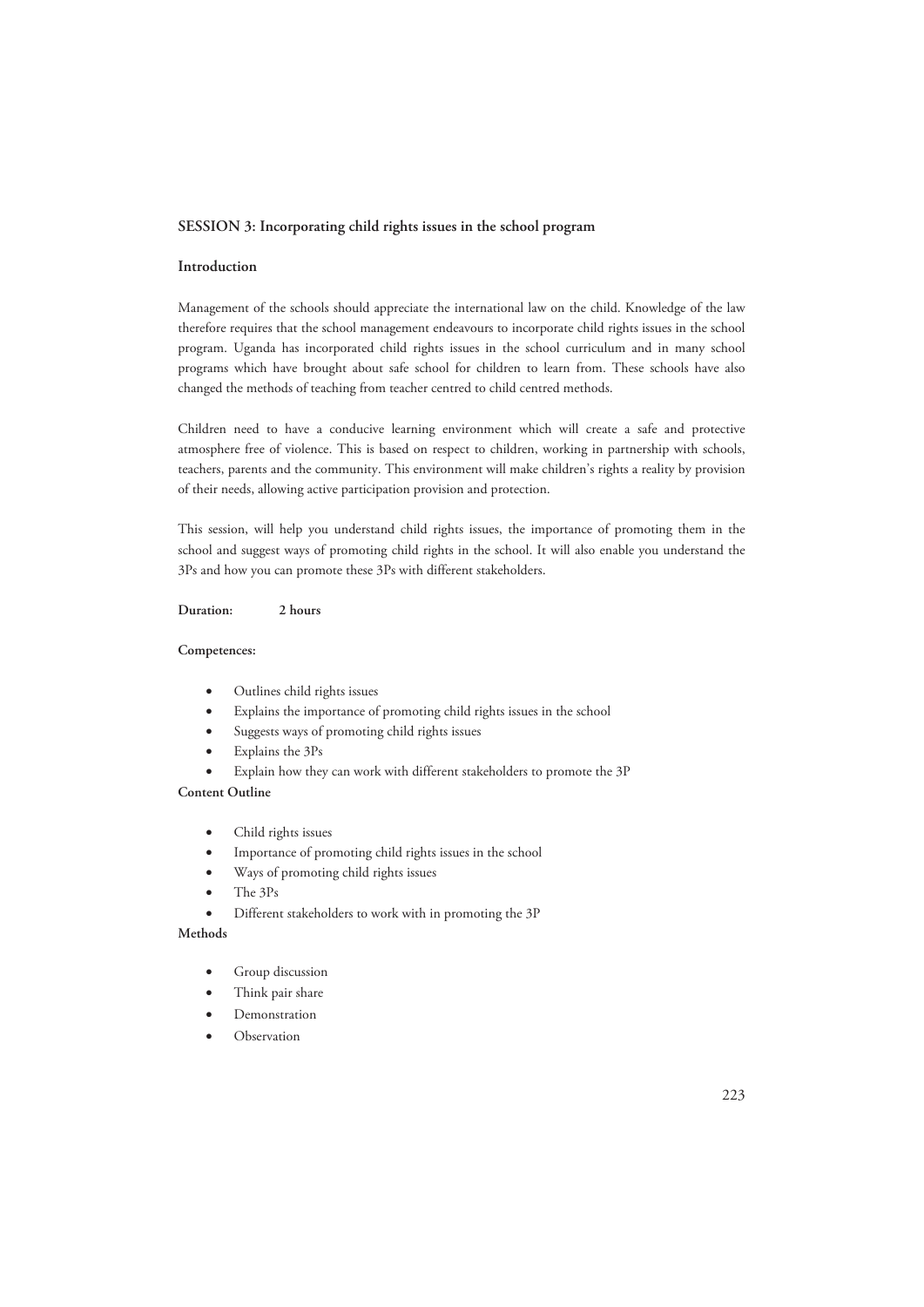### **Procedure**

| Time      | <b>Steps</b> | Competences                                                                      | <b>Activities</b>                                                                                              | <b>Resources</b>                                                                                                                                                            |
|-----------|--------------|----------------------------------------------------------------------------------|----------------------------------------------------------------------------------------------------------------|-----------------------------------------------------------------------------------------------------------------------------------------------------------------------------|
| 15<br>Min | $\mathbf{I}$ | Outlines child rights<br>issues                                                  | Participants listen to the<br>background and note<br>the key points                                            | Trainee Manual.                                                                                                                                                             |
|           | $\mathbf{I}$ | Explains the<br>importance of<br>promoting child rights<br>issues in the school  | Through discussion<br>participants the<br>importance of<br>promoting child rights<br>issues in the school      | CRC documents<br>$\bullet$<br><b>ECD Policy</b><br>Children's act                                                                                                           |
|           | III          | Suggests ways of<br>promoting child rights<br>issues                             | Through brain<br>storming participants<br>ways of promoting child<br>rights issues<br>The facilitator wraps up | CRC documents<br>$\bullet$<br><b>ECD Policy</b><br>$\bullet$<br>Children's act<br>$\bullet$<br>Flip chats<br>$\bullet$<br>Markers<br>$\bullet$<br>Masking tape<br>$\bullet$ |
|           | IV           | Explains the 3Ps                                                                 | Guided discussion<br>participants explain the<br>3P<br>The facilitator wraps up                                | CRC documents<br>$\bullet$<br><b>ECD Policy</b><br>$\bullet$<br>Children's act<br>$\bullet$                                                                                 |
|           | V            | Explain how they can<br>work with different<br>stakeholders to<br>promote the 3P | In groups participants<br>explain how they can<br>work with different<br>stakeholders to promote<br>the 3P     | CRC documents<br>$\bullet$<br><b>ECD Policy</b><br>$\bullet$<br>Children's act<br>$\bullet$                                                                                 |